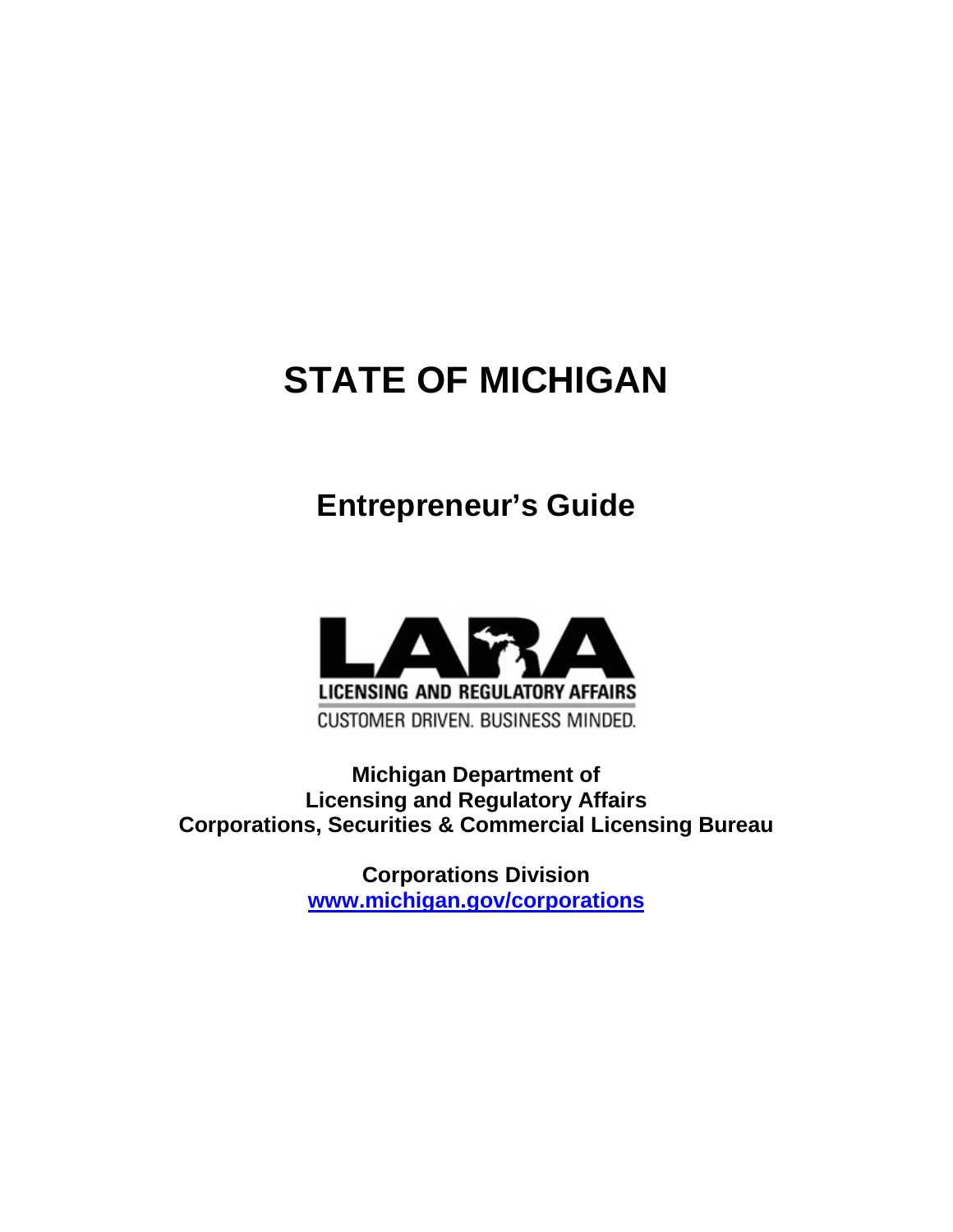#### **Corporations Division** PO Box 30054 Lansing, Michigan 48909-7554

Corporations Division Phone Number ................................................. (517) 241-6470

Information about specific entities, name availability, forms, and other information from the Corporations Division is available on the website, by phone, in person, or by mail.

Certified copies of documents and Certificates of Good Standing may be requested at [www.michigan.gov/corporderform.](http://www.michigan.gov/corporderform) Fees may be paid by VISA, MasterCard, or Discover.

Copies and certificates may also be ordered by phone, in person, or mail. Submit Certification and Copies Request, form [CSCL/CD-274,](http://www.michigan.gov/documents/lara/274_08-15_528078_7.pdf) if you would like to place an order by mail.

Documents may be submitted for filing online, by mail, or in person.

#### **Website [\(www.michigan.gov/corporations\)](http://www.michigan.gov/corporations)**

Information on the website regarding specific entities is updated daily and includes document images, date of incorporation/organization, resident agent, registered office address, assumed names, prior names, year of last annual report, year of report with officers and directors, and status. A search may be conducted by entity name, individual name, identification number assigned by the Corporations Division, or filing number of a specific filed document.

#### **Electronic Filing**

**COFS:** The Corporations Online Filing System (COFS) allows some Corporations Division documents and all annual reports and statements to be completed and submitted online through the Corporations Division's website at [www.michigan.gov/corpfileonline.](http://www.michigan.gov/corpfileonline) Documents can be submitted 24 hours a day, seven days a week.

#### **In Person Service**

The Corporations Division is located at 2501 Woodlake Circle, Okemos, Michigan and is open Monday through Friday from 8 a.m. - 5 p.m. EST/EDT. Computer terminals are available for customer use to view documents or to search records on the database, free of charge. Forms are also available. Documents and reports may be submitted for review, and copy and/or certificate requests can also be ordered.

#### **Mail Services**

Documents to be filed and orders for copies or certificates may be mailed to:

Corporations Division P.O. Box 30054 Lansing, MI 48909-7554

#### **Email Services**

General information requests may be sent to Corps Mail@michigan.gov.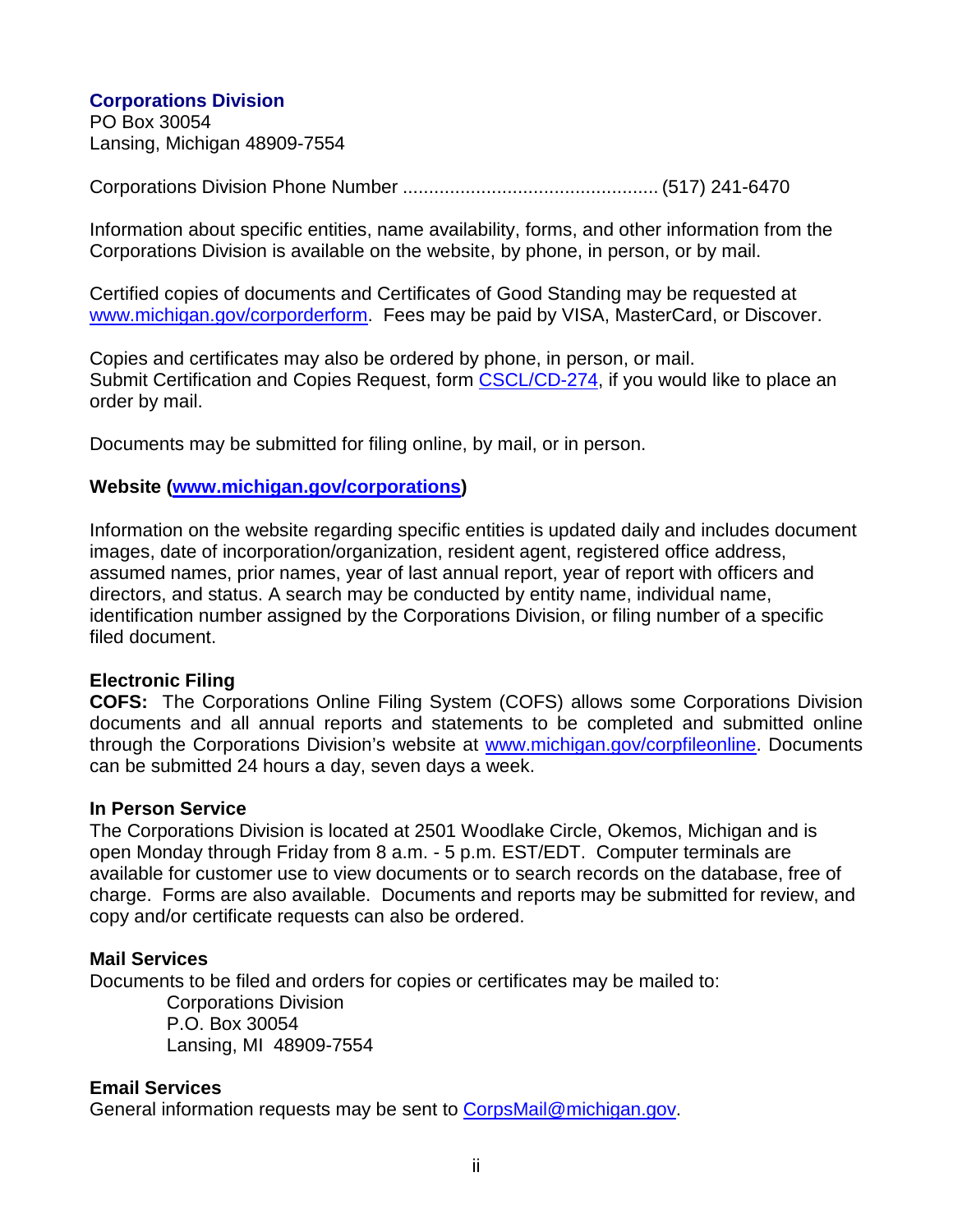# **Profit Corporation Fees for Authorized Shares**

The fees for initial authorized shares and increases in authorized shares for Michigan profit corporations and for authorized shares attributable to Michigan for foreign profit corporations\* qualified to do business in Michigan are:

| 1-60,000             | \$50                                                                                         |
|----------------------|----------------------------------------------------------------------------------------------|
| 60,001-1,000,000     | \$100                                                                                        |
| 1,000,001-5,000.000  | \$300                                                                                        |
| 5,000,001-10,000,000 | \$500                                                                                        |
| More than 10,000,000 | \$500 for first 10,000,000 plus \$1000 for each<br>additional 10,000,000, or portion thereof |

\*Foreign corporations only pay for the authorized shares attributable to Michigan. At the time of application for Certificate of Authority to do business in Michigan 60,000 shares are considered initially attributable to Michigan. Additional fee is due when shares attributable to Michigan increase. The number of authorized shares attributable to this state is determined by multiplying the total number of authorized shares by the most recent apportionment percentage used in the computation of the tax required by the single business tax act, 1975 PA 228, MCL 208.1 to 208.145, or the Michigan business tax act, 2007 PA 36, MCL 208.1101 to 208.1601. If the business activities are confined solely to this state, the total number of authorized shares is considered attributable to this state.

### **24-HOUR, SAME DAY, 2-HOUR, AND 1-HOUR EXPEDITED SERVICE FOR DOCUMENTS**

Expedited service is available for all documents for profit corporations, limited liability companies, limited partnerships, and nonprofit corporations.

Complete a separate Expedited Service Request, form [CSCL/CD-272,](http://www.michigan.gov/documents/lara/272_08-15_527662_7.pdf) for each document for which expedited service is being requested.

| 24-hour service: Any document concerning an existing entity\$100       |  |
|------------------------------------------------------------------------|--|
| Formation documents and applications for certificate of authority \$50 |  |

| <b>Same day, other than 1 or 2 hour, must be received by 1 p.m. EST or EDT</b> |  |
|--------------------------------------------------------------------------------|--|
| Existing domestic entity or qualified foreign entity \$200                     |  |
| Formation documents and applications for certificate of authority\$100         |  |

 **2 hour on same day as request**, must be received by 3 p.m. EST or EDT...**\$500**

 **1 hour on same day as request,** must be received by 4 p.m. EST or EDT.**\$1000**

The nonrefundable expedited service fee is in addition to the regular fees applicable to the specific document.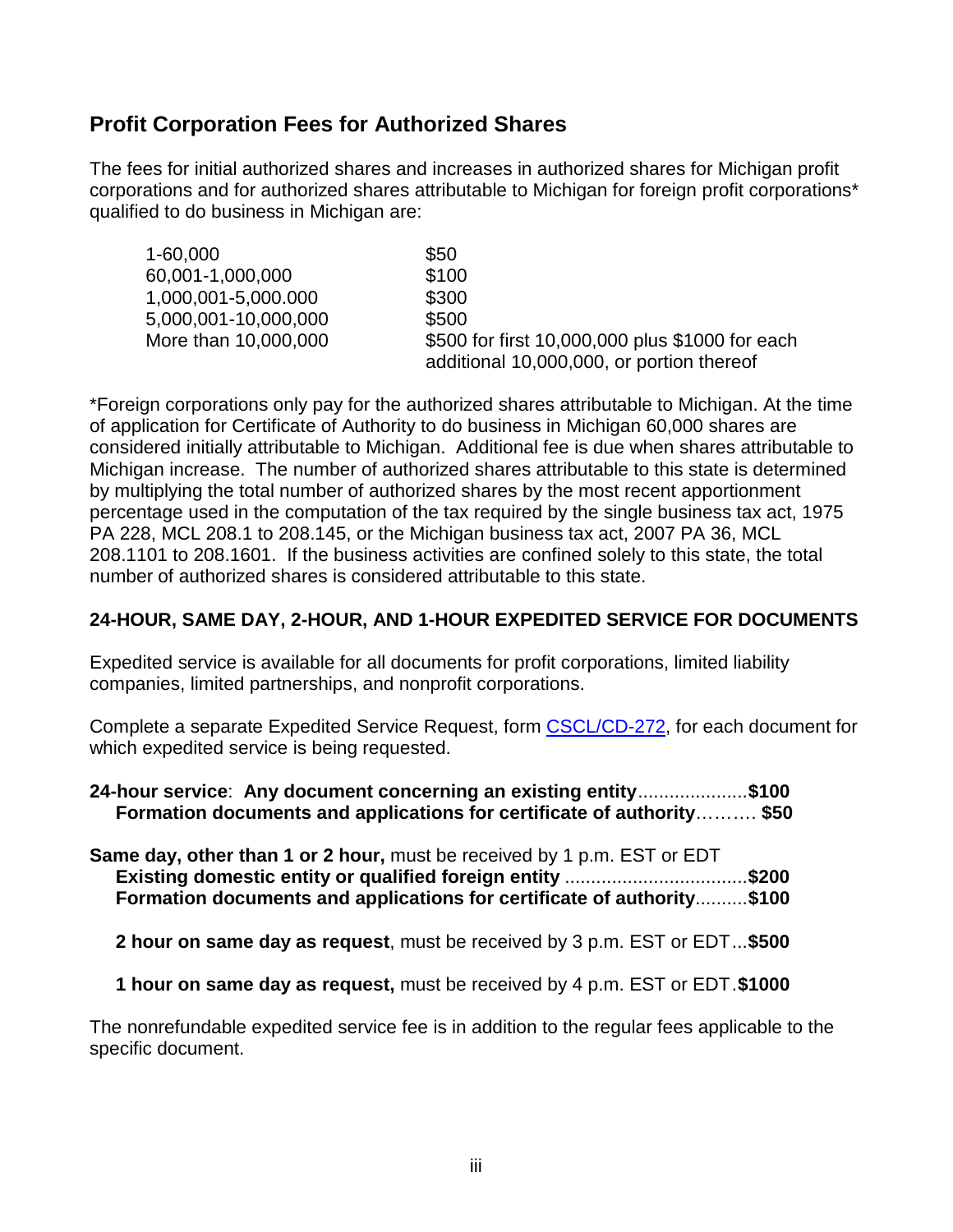# TABLE OF CONTENTS

| CORPORATIONS, SECURITIES & COMMERCIAL    |
|------------------------------------------|
|                                          |
|                                          |
| Sole Proprietorships and Copartnerships  |
| Corporations, Limited Partnerships and   |
| <b>Limited Liability Companies</b>       |
|                                          |
|                                          |
|                                          |
|                                          |
|                                          |
|                                          |
|                                          |
|                                          |
|                                          |
|                                          |
|                                          |
|                                          |
|                                          |
|                                          |
|                                          |
|                                          |
|                                          |
|                                          |
|                                          |
|                                          |
|                                          |
|                                          |
|                                          |
|                                          |
|                                          |
|                                          |
|                                          |
|                                          |
|                                          |
|                                          |
|                                          |
| Resident Agent and Registered Office  11 |
|                                          |
|                                          |
|                                          |
|                                          |
|                                          |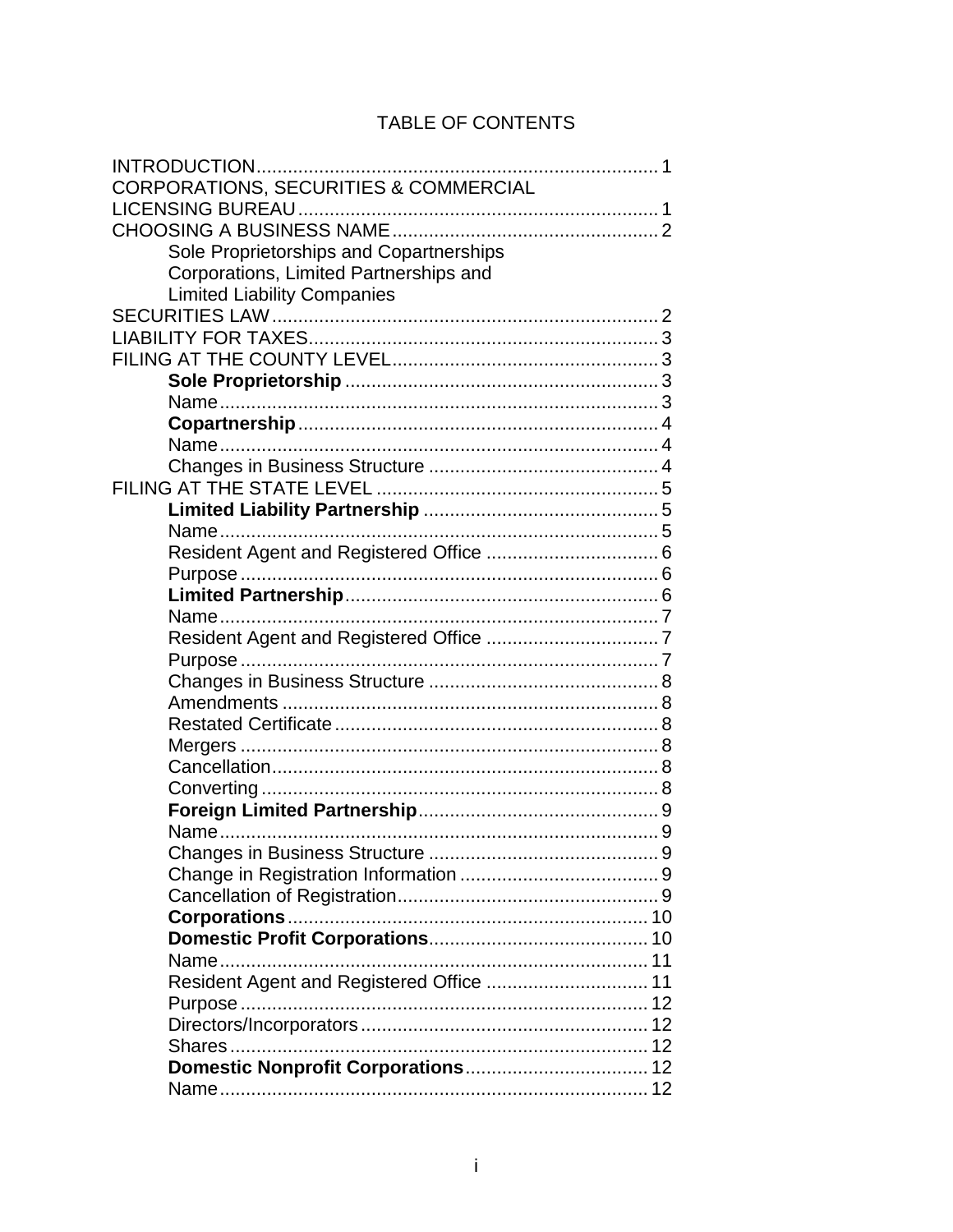| Resident Agent and Registered Office  13           |  |
|----------------------------------------------------|--|
|                                                    |  |
|                                                    |  |
|                                                    |  |
|                                                    |  |
|                                                    |  |
|                                                    |  |
|                                                    |  |
| Changes in Resident Agent or Registered Office  14 |  |
|                                                    |  |
|                                                    |  |
|                                                    |  |
|                                                    |  |
|                                                    |  |
| Resident Agent and Registered Office  17           |  |
|                                                    |  |
|                                                    |  |
|                                                    |  |
|                                                    |  |
| Registration of Name by Foreign Corporation  18    |  |
|                                                    |  |
|                                                    |  |
| Domestic Limited Liability Company  19             |  |
|                                                    |  |
| Resident Agent and Registered Office  19           |  |
|                                                    |  |
|                                                    |  |
|                                                    |  |
|                                                    |  |
|                                                    |  |
| Changes in Resident Agent or Registered Office  20 |  |
|                                                    |  |
|                                                    |  |
|                                                    |  |
| Foreign Limited Liability Company  22              |  |
|                                                    |  |
| Resident Agent and Registered Office  22           |  |
|                                                    |  |
| Changes in Company Name or Other Changes           |  |
|                                                    |  |
|                                                    |  |
|                                                    |  |
|                                                    |  |
| <b>Professional Service Limited</b>                |  |
|                                                    |  |
|                                                    |  |
|                                                    |  |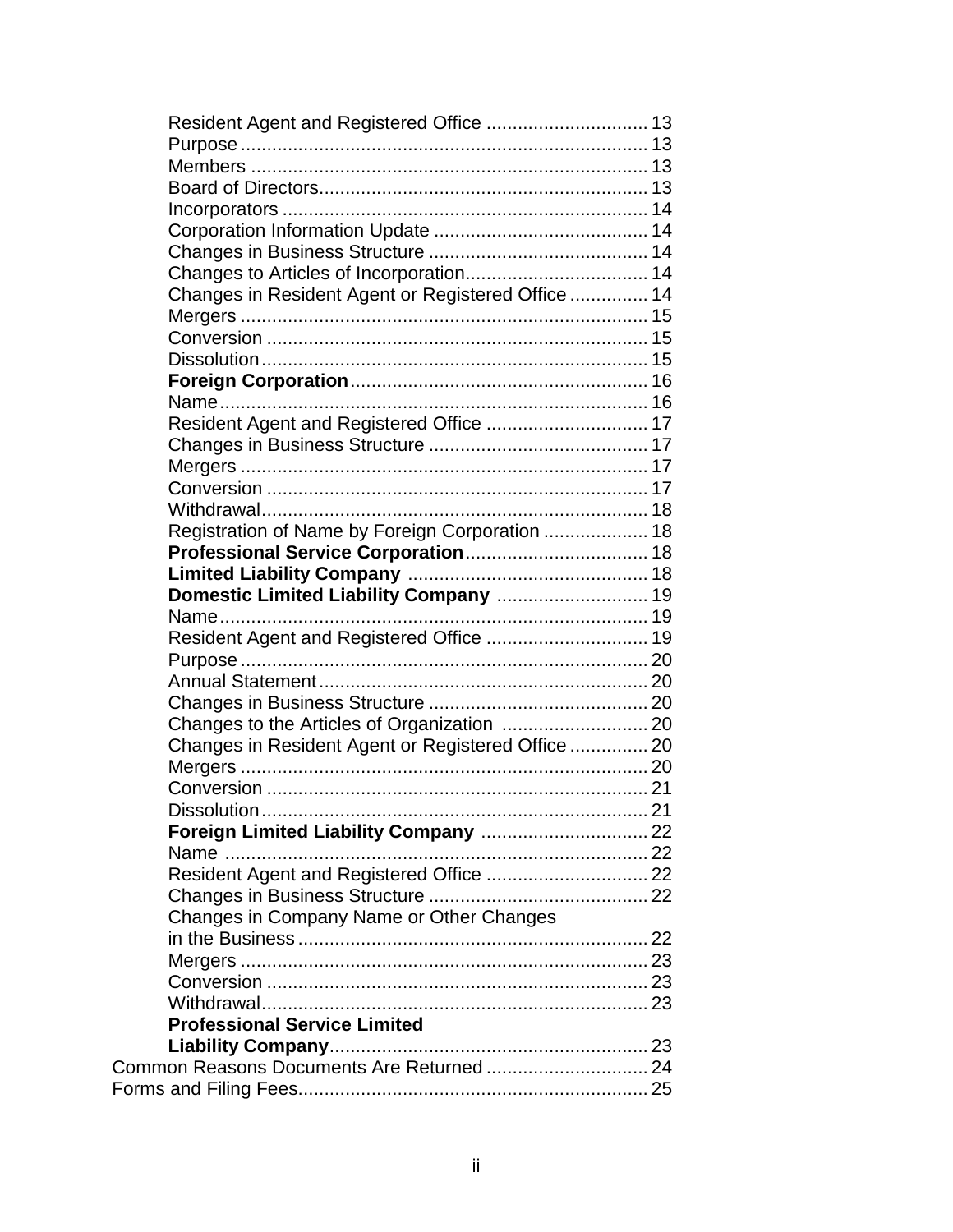# **INTRODUCTION**

The purpose of this pamphlet is to inform you about the different business entities which exist under Michigan law. These different business entities include sole proprietorships, copartnerships, limited liability partnerships, limited partnerships, corporations, and limited liability companies. Each one of these business entities has its own advantages and disadvantages, and it is our belief that this pamphlet will help you choose the best business to fit your needs.

The Corporations, Securities & Commercial Licensing Bureau hopes that a greater understanding of the different business entities that can be chosen will help you avoid problems in the future and make the creation of your business as easy as possible. If any questions or problems arise, you are welcome to call or visit the Bureau.

This pamphlet is not intended to be a substitute for legal counsel. The advantages and disadvantages listed for the various types of entities are not an exhaustive list. There may be other advantages and disadvantages. In determining which type of business organization best meets the needs of the proposed business, and to fully understand the legal, business, tax and financial obligations for each type of organization, you should consult with an attorney, accountant, or other professional.

# **CORPORATIONS, SECURITIES & COMMERCIAL LICENSING BUREAU**

The Corporations, Securities & Commercial Licensing Bureau (CSCL) supports business growth and job creation while protecting the health, safety, and welfare of Michigan's citizens through a simple, fair, efficient, and transparent regulatory structure. CSCL is organized by five major areas of responsibility: Bureau Administration and IT & Web Development; Corporations Division; Licensing Division; Securities & Audit Division; and Regulatory Compliance Division.

Bureau Administration and IT & Web Development responsibilities include: Overall Bureau policy direction; Informational Sales Program; Information Management Services; Administration IT programs, document imaging, and web design.

The Corporations Division administers statutes related to the formation, life, and dissolution of corporations, limited liability companies, limited partnerships and limited liability partnerships. The Corporations Division also administers the statutes for trademarks, service marks, insignias and empowerment zones. If a person desires to form one of these entities, qualify an existing entity to transact business or conduct affairs in Michigan, or register a mark or insignia they must submit the appropriate documents to the Corporations Division.

The Licensing Division administers statutes related to ten professions, private postsecondary schools, and cemeteries. The Division strives to provide timely customer service through processing applications and renewals, creating certifications of record, and assisting businesses and members of the public with informational inquiries.

The Securities & Audit Division's Audit Section conducts audits of the financial records of licensees who maintain trust or escrow accounts on behalf of the public to ensure compliance with applicable laws and rules. The Examination & Registrations Section conducts examinations of Investment Advisors and Broker Dealers to ensure compliance with the Michigan Uniform Securities Act (MUSA). Under the Living Care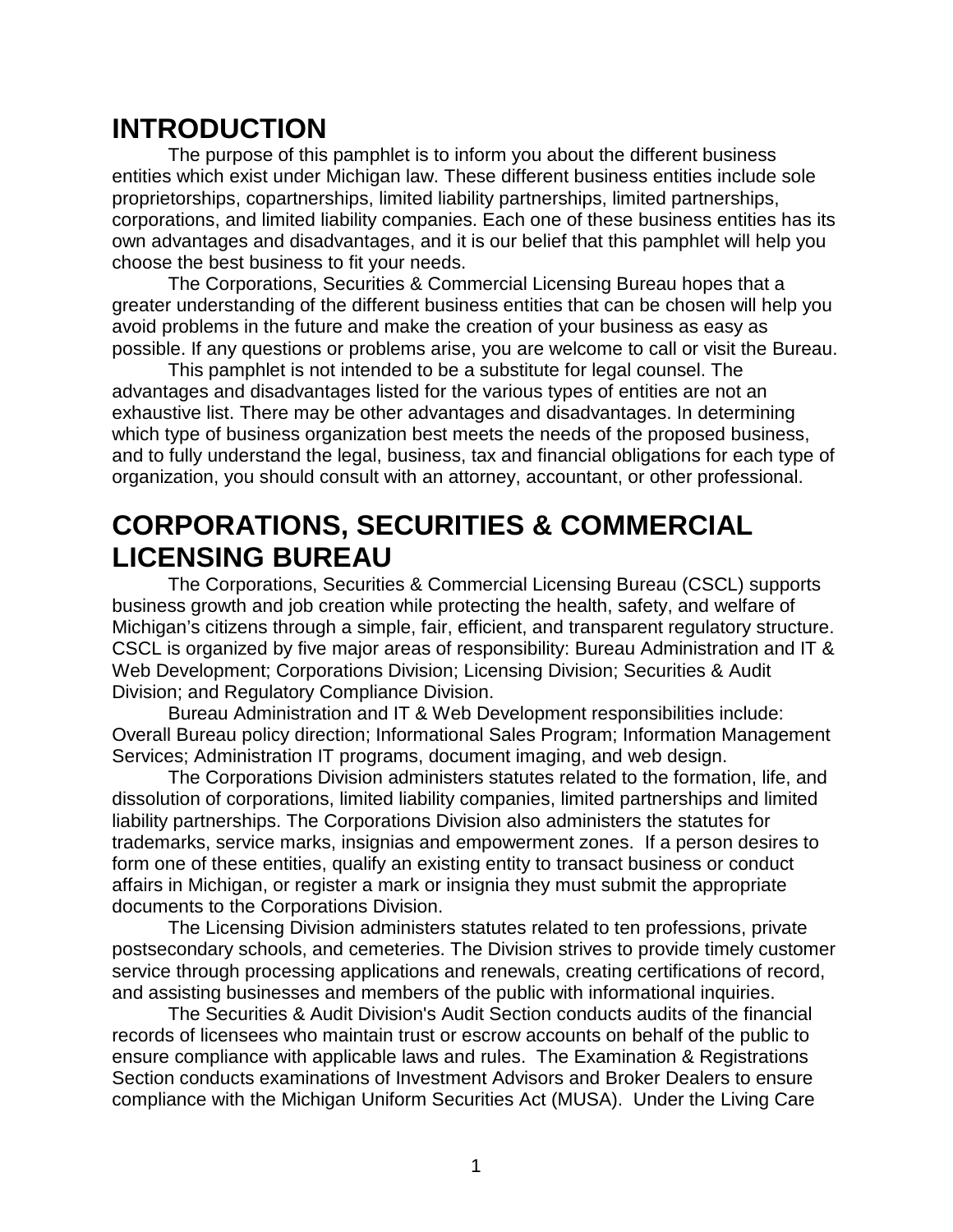Disclosure Act, Living care facilities are reviewed for the adequacy of their disclosures, fairness of advertising, and financial viability. The Division is responsible for coordination filings, qualification filings, and requests for exemptions, under the MUSA.

The Regulatory Compliance Division provides fair and uniform access to the Bureau's public records, and fair and equal due process to licensees and registrants accused of violating the statutes and rules administered by the Bureau by conducting compliance conferences and coordinating or undertaking legal representation of the Bureau at contested case proceedings. The Division drafts and serves the Bureau's administrative complaints, subpoenas and other legal pleadings or orders and ensures compliance with the resulting final orders.

# **CHOOSING A BUSINESS NAME**

The legal structure selected for a business determines where the business is to file its name. Sole proprietorships and copartnerships file their names with the county clerk in the county in which their business is located, and also in any other county in which they transact business or have an office. The name standard applied to the names of sole proprietorships or copartnerships by the county clerk is that the name cannot be the same as or so similar to a name already on file with the county as to cause confusion or deception.

Limited partnerships, limited liability companies, and corporations are created by filing the appropriate documents with the Corporations Division. These entities must select a name that is distinguishable on the records of the administrator from other active names. The term distinguishable on the records of the administrator has been defined by guidelines. A name is distinguishable if it has a different sequence of letters or numbers from other names. Filing with the agency creates no substantive rights to the use of a name. The entity may wish to exercise care in selecting a name to avoid infringing on the names filed with the county clerk or filed with the Bureau by another limited partnership, limited liability company, or corporation, or being used by another entity as a trademark, service mark, or trade name. To protect any rights a business claims to its name, the business entity must police its name and respond to anyone who infringes on its rights.

# **SECURITIES LAW**

The [Uniform Securities Act, 2008 PA 551,](http://www.legislature.mi.gov/(S(0dulrcbc0jv5d2nd1qsnvyi0))/mileg.aspx?page=GetObject&objectname=mcl-Act-551-of-2008) sets forth particular requirements for the offer and sale of securities. Securities include shares of stock in a corporation, limited partnership interests and other interests in profit sharing arrangements. Prior to offering or selling any security, the business should contact an attorney regarding the requirements of the statute. Questions regarding the registration or exemption of securities product offerings can be directed to the Securities and Audit Division by calling (517) 335-5237, by writing to the Securities and Audit Division, P.O. Box 30018, Lansing, MI 48909, or by email to [CSCL-Securities&Audit-div@michigan.gov.](mailto:CSCL-Securities&Audit-div@michigan.gov) Questions regarding the licensing of broker-dealers, securities agents, investment advisers, and investment adviser representatives can be directed to the Securities and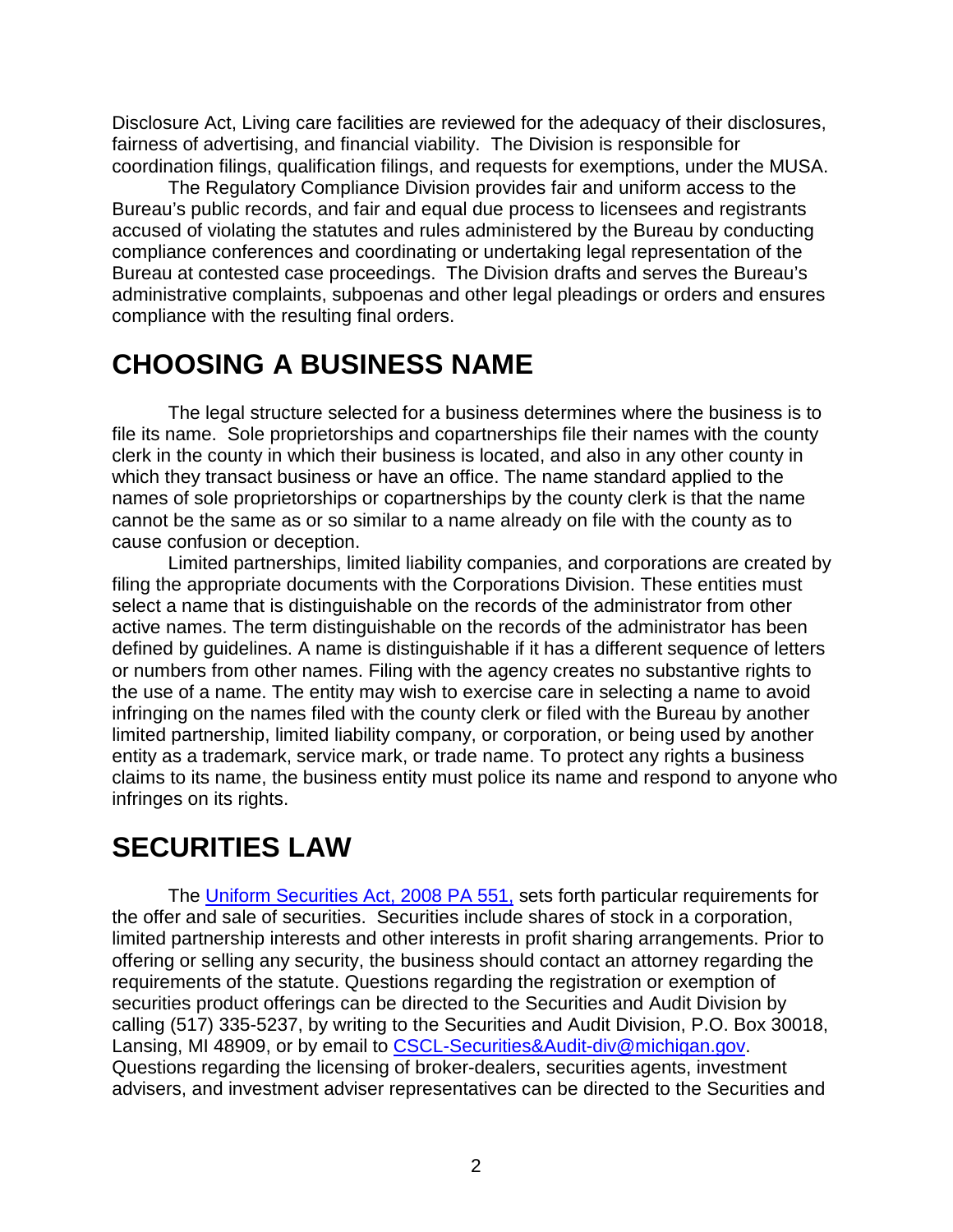Audit Division by calling (517) 335-5237, by writing to the Securities and Audit Division, P.O. Box 30018, Lansing, MI 48909, or by email to [CSCL-Securities&Audit](mailto:CSCL-Securities&Audit-div@michigan.gov)[div@michigan.gov.](mailto:CSCL-Securities&Audit-div@michigan.gov)

# **LIABILITY FOR TAXES**

A business may be responsible for a variety of taxes. To obtain specific information regarding tax liability you should consult a tax expert. You may also contact the Internal Revenue Service, Michigan Department of Treasury, or your local unit of government for specific information regarding taxes you are required to pay.

Nonprofit organizations should contact a tax expert for assistance in determining tax liability and possible tax exemptions. Creation of a nonprofit corporation does not automatically create a tax exemption.

# **FILING AT THE COUNTY LEVEL**

Some business organizations, including sole proprietorships and copartnerships, must file their name with the county clerk rather than with the state. The county clerk's office in counties where business will be conducted should be contacted for forms and filing fees.

# **SOLE PROPRIETORSHIP**

A sole proprietorship is a business that is owned by one individual. The owner is personally responsible for all the debts of the business even in excess of the amount invested in the business. If the business operates under a name other than the individual's name, a "Certificate of Persons Conducting Business Under Assumed Name" must be filed with the county clerk in every county in which business in transacted. The certificate must include all of the following information:

- − Name under which the sole proprietorship will transact business in the county.
- − Name and business or residence address of the owner.
- − The county or state where business was organized, if not organized in that county.
- − Nature of the entity.

#### **Name**

The county in which the sole proprietorship is filing reviews the documents submitted and processes these if the documents meet certain standards including name availability. The proposed name of the sole proprietorship may not be available if it is misleading, confusing, or deceptively similar to the name of another business entity.

- 
- 2. Low start up costs 2. Lack of continuity
- 3. Owner in direct control 3. Difficult to raise capital

#### **Advantages Disadvantages**

- 1. Easiest to form 1. Unlimited liability to owners
	-
	-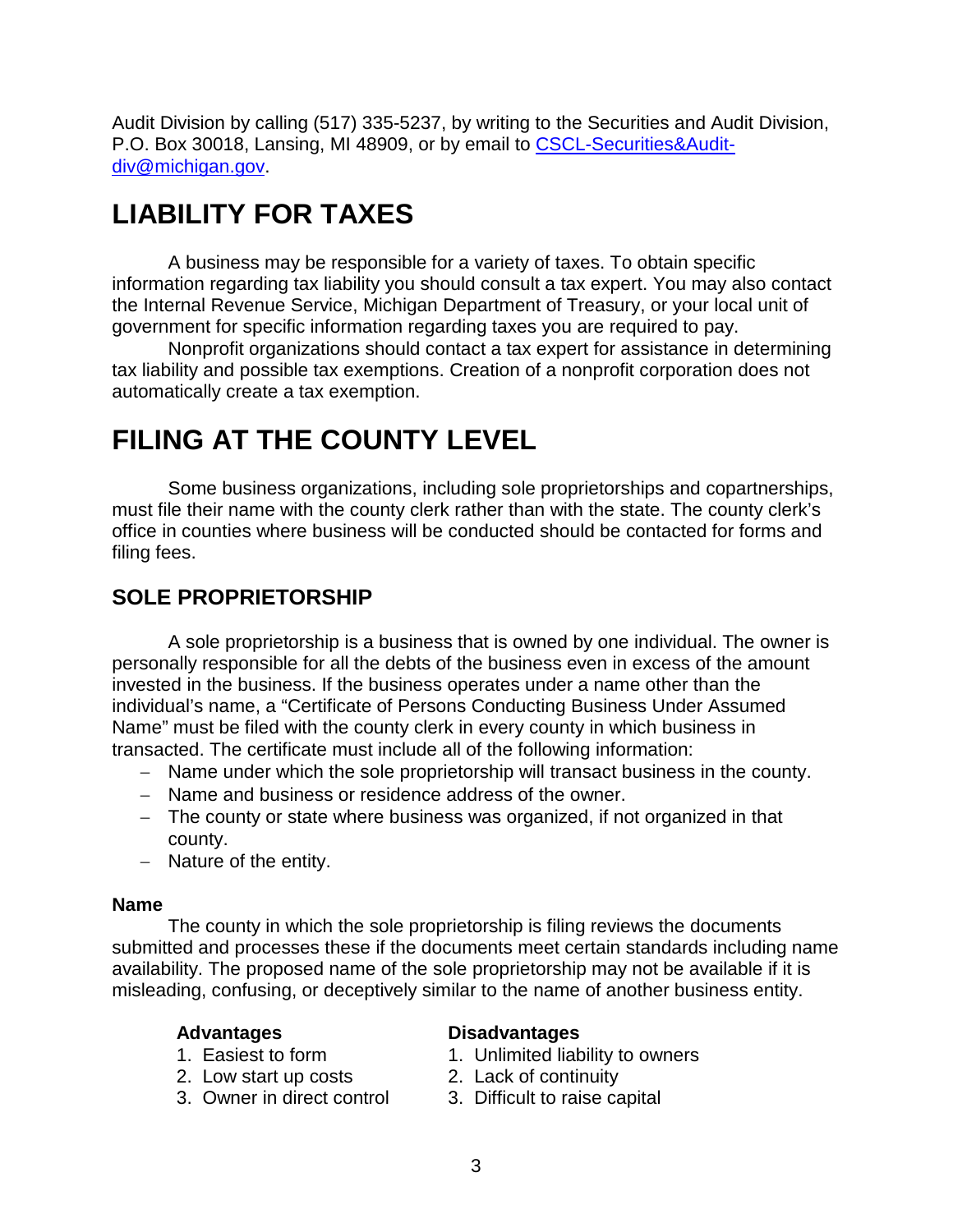### **COPARTNERSHIP**

A copartnership is a legal entity that is jointly owned by two or more persons. The owners are personally responsible for all debts of the business, even debts in excess of the amount they invested in the business. Generally copartners enter into a written agreement governing the copartnership and an attorney should be consulted to prepare such an agreement. When forming a copartnership a "Certificate of Copartnership" or a "Certificate of Persons Conducting Business Under Assumed Name" must be filed with the county clerk in all the counties in which the business is to be conducted. The Certificate of Copartnership must include all of the following information:

- 1. Name under which the copartnership will transact business in the county.
- 2. The term of the copartnership
- 3. Name and business or residence address of the partners.
- 4. Nature of the entity.

#### **Name**

The county in which the copartnership is filing reviews the documents submitted and processes these if the documents meet certain standards, including name availability. The proposed name of the copartnership may not be available if it is misleading, confusing, or deceptively similar to the name of another business entity transacting business in that county. If the copartnership is to operate under one or more names other than its true name, it may also file those assumed names, pursuant to [1907 PA 101.](http://www.michiganlegislature.org/mileg.asp?page=getObject&objName=mcl-Act-101-of-1907&queryid=11536428&highlight=)

#### **Changes in Business Structure**

After the initial "Certificate of Copartnership" or "Certificate of Persons Conducting Business Under an Assumed Name" has been filed, changes may occur which will require the filing of additional documents such as change of name or address. These changes are filed with the county clerk's office where the original document was filed. If you are doing business in more than one county, you would need to file this information in each county where you originally filed.

- 1. Relatively easy to form 1. Unlimited liability to
- 2. Low start up cost owners
- 3. Partners can provide 2. Lack of continuity -
- 4. Broader management withdrawal of partner voice

### **Advantages Disadvantages**

- 
- additional capital terminates on death or

# **FILING AT THE STATE LEVEL**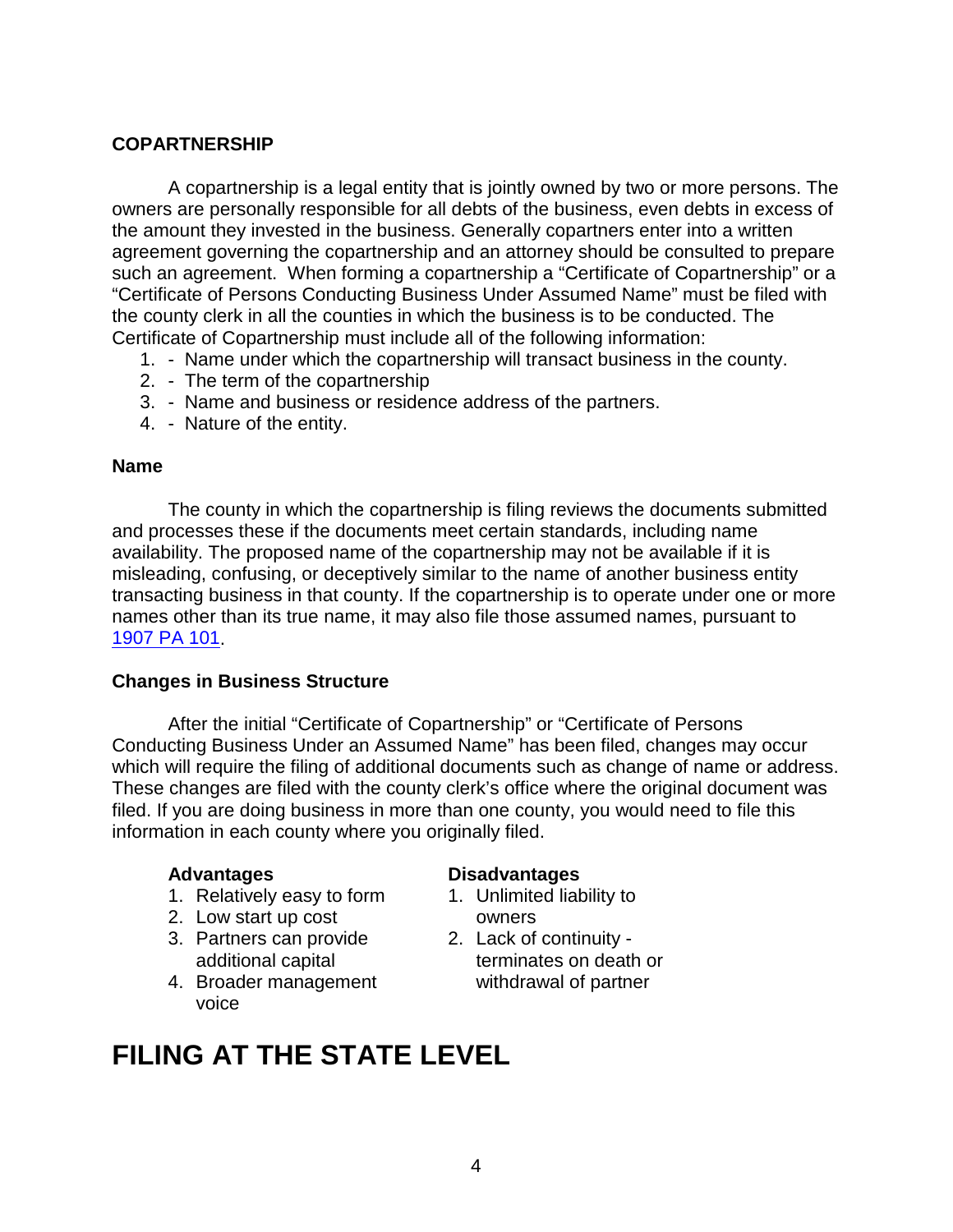An existing partnership may register as a limited liability partnership by filing an application with the Corporations, Securities & Commercial Licensing Bureau. To create a limited partnership, corporation, or limited liability company, filing is required with the Bureau. Domestic organizations are those formed in Michigan and foreign organizations are those formed in another jurisdiction but operating within the state. In addition, all filings for foreign limited liability partnerships, limited partnerships, corporations, and limited liability companies are made with the Bureau.

## **Limited Liability Partnership**

A limited liability partnership is a business entity that is formed by two or more persons. The owners of the partnership are personally liable for all debts of the business, except those debts resulting from acts committed by another partner or a representative of the partnership not working under the supervision or direction of the partner at the time the acts resulting in liability occurred. The joint and several liability of partners for debts and obligations of the partnership arising from other causes is not limited.

A partnership which has filed a "Certificate of Copartnership" or a "Certificate of Persons Conducting Business Under Assumed Name" with the county clerk of the counties in which the business is to be located may register the partnership as a limited liability partnership by filing with the Bureau. Form [CSCL/CD-800,](http://www.michigan.gov/documents/lara/800_08-15_528075_7.pdf) to register a limited liability partnership, must include all of the following information:

- − Name of the limited liability partnership, which must contain the words "Limited Liability Partnership" or the abbreviation "L.L.P." or "LLP" as the last words or letters of its name.
- − The address of the partnership's principal office
- − General nature of the partnership's business
- − If the partnership is a foreign limited liability partnership, the registered agent and registered office in Michigan upon whom legal service of process may be served.

#### **Name**

Since limited liability partnerships are existing entities formed in various counties, names are not checked for availability at the time of registration. The Corporations Division reviews the application, and if it substantially conforms to the Act, registers the partnership as a limited liability partnership for one year. Renewal is required each year to maintain limited liability partnership status.

If a limited liability partnership desires to operate under one or more names other than its true name, a "Certificate of Persons Conducting Business Under Assumed Name" must be prepared and filed with the various counties in which the partnership is transacting business. The name of the limited liability partnership may not be available if it is misleading, confusing, or deceptively similar to the name of another business entity in that county.

#### **Registered Agent and Registered Office**

A registered agent and registered office must be named in the Application to Register a Limited Liability Partnership if the partnership is a foreign entity. A registered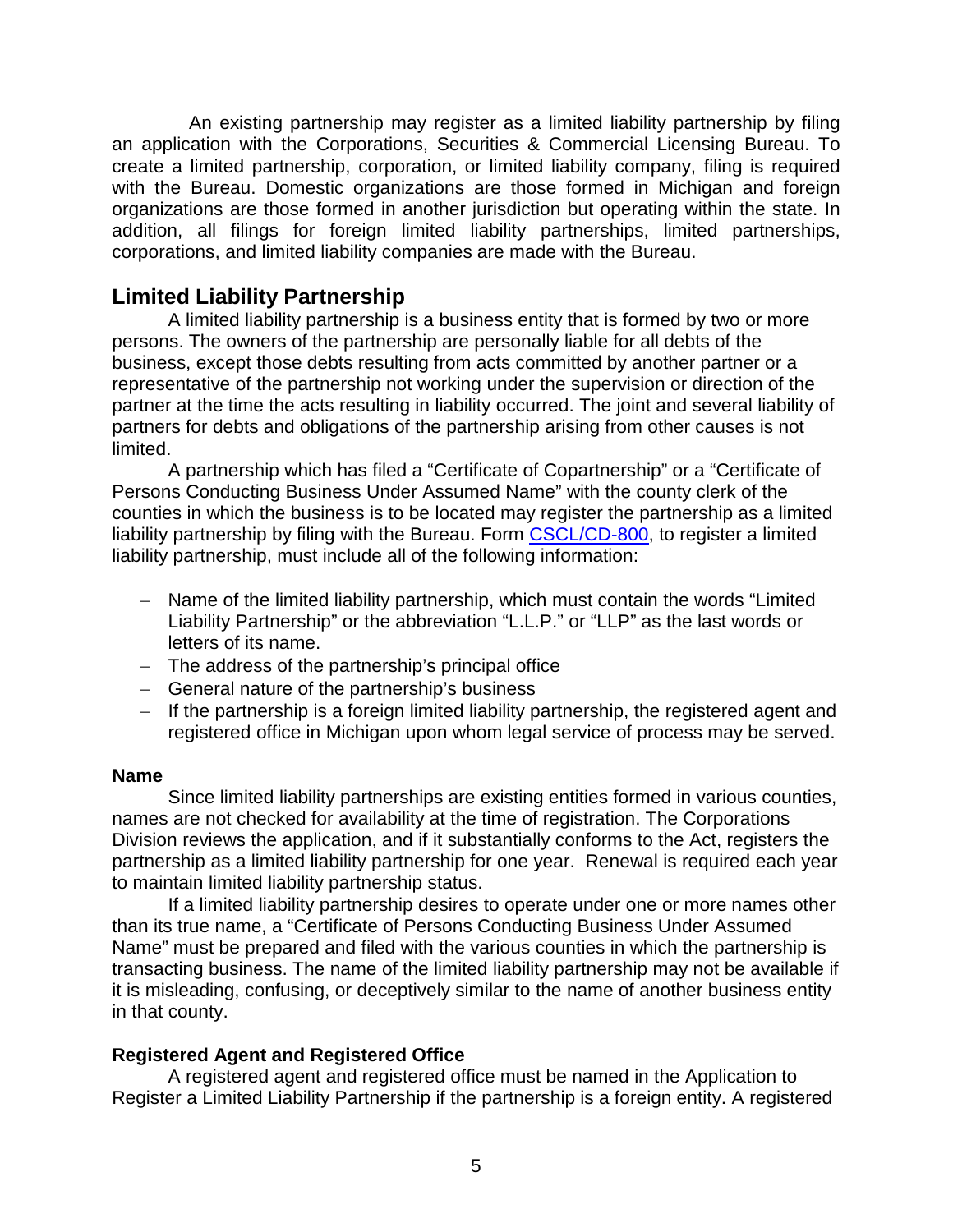agent is someone who is appointed by the partnership to receive any documents, notices, or demands served upon the company. The registered agent must be an individual of this state, a Michigan corporation, or a foreign corporation with a Certificate of Authority to transact business in Michigan.

#### **Purpose**

Any partnership, including limited partnerships, may register as a limited liability partnership. Partnerships may be formed to transact any lawful business.

- **Advantages Disadvantages** 1. Some limited liability
- 
- 3. Low start up cost
- 

- to partners partnership debts and
- 2. Relatively easy to form general liability for own acts<br>3. Low start up cost 2. Lack of continuity -4. Partners can provide terminates on death or additional capital withdrawal of partner
	- 3. Divides authority among partners

## **Limited Partnership**

A limited partnership is a partnership formed by two or more persons under the laws of Michigan and having one or more general partners and one or more limited partners. The general partners are liable for all the debts and obligations of the limited partnership, while limited partners are responsible only for the debts and obligations of the amount that they contributed. A limited partnership must have at least one general partner and one limited partner. One person may not form a limited partnership by being designated as the only limited and general partner.

In order to form a limited partnership, two or more partners, including all of the general partners, must execute a Certificate of Limited Partnership (form [CSCL/CD-](http://www.michigan.gov/documents/lara/401_08-15_528120_7.pdf)[401\)](http://www.michigan.gov/documents/lara/401_08-15_528120_7.pdf). Existence of the limited partnership begins when the Certificate of Limited Partnership has been filed by the Bureau. A Certificate of Limited Partnership must include all of the following information:

- − Name of the limited partnership, which must contain the words "Limited Partnership".
- − Resident Agent and Registered Office in Michigan upon whom legal service of process may be served.
- − General nature of the partnership's business.
- − The term of the limited partnership.
- − Name and business or residence address of each partner.
- − Any agreements between partners regarding terminations, distribution of assets, dissolution and any other matters that the partners may decide to include.

#### **Name**

The Corporations Division reviews the documents submitted and files documents that substantially conform with the requirements of the Act. The proposed name of a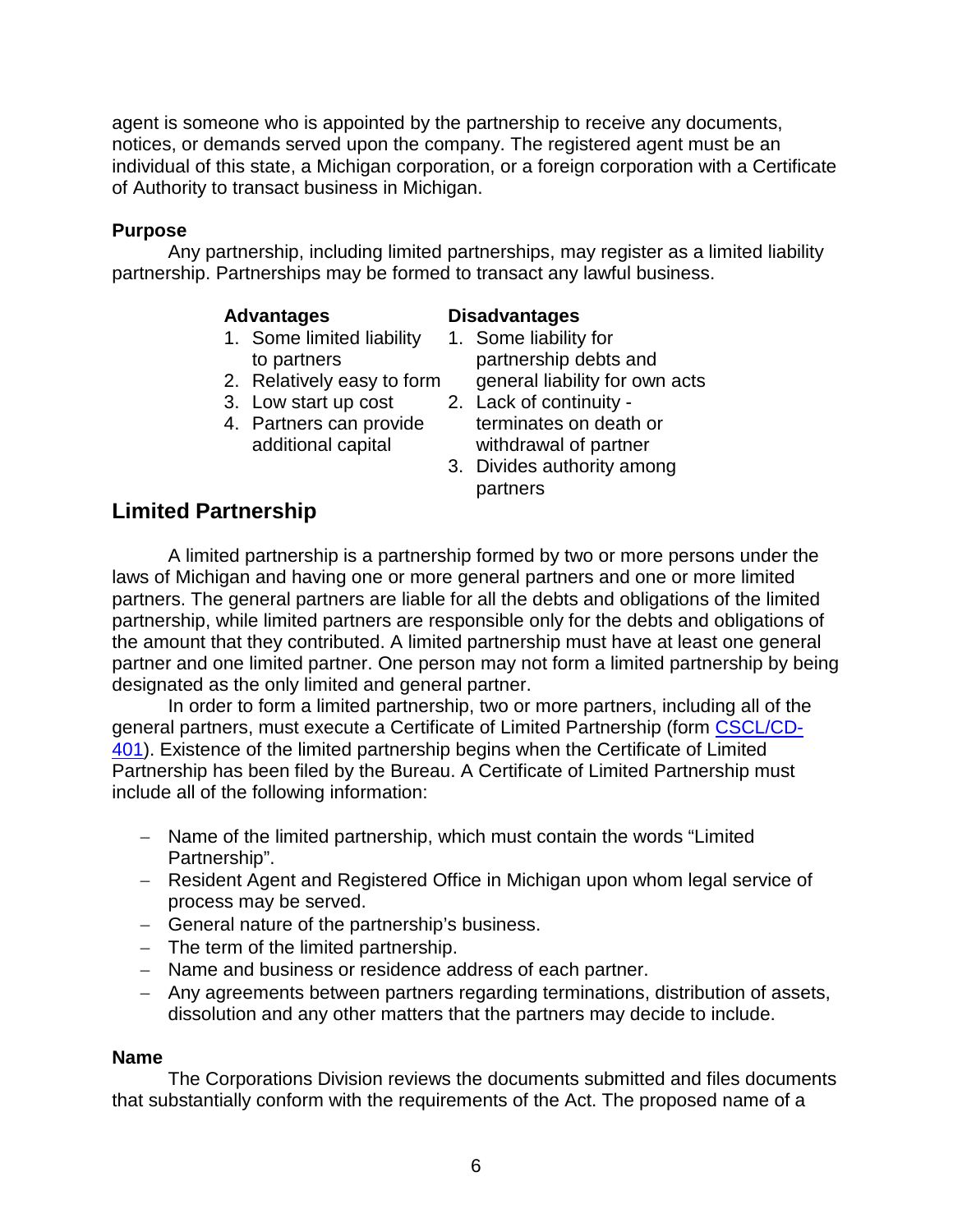limited partnership must be distinguishable from the name of other domestic or foreign corporations, limited partnerships, or limited liability companies. The name also may not contain a word or phrase indicating it is organized for a purpose other than is stated in the Certificate of Limited Partnership.

In addition, the name of the limited partnership may only contain the name of a limited partner if 1) the name is also the name of a general partner or the corporate name of a corporate general partner, or 2) the business of the partnership had been carried on under that name before the admission of that limited partner. A limited partnership name may not include the words "corporation", "incorporated", or any abbreviation or derivative of those words.

If a limited partnership desires to operate under one or more names other than the partnership's true name, a Certificate of Assumed Name (form [CSCL/CD-541\)](http://www.michigan.gov/documents/lara/541_08-15_527736_7.pdf) must also be filed. The assumed name must be distinguishable from the names of active limited partnerships, corporations or limited liability companies. The certificate of assumed name expires on December 31 of the fifth full calendar year following the year in which it was filed. A preprinted renewal form is mailed to the limited partnership address 90 days prior to expiration.

Prospective partners should wait until their certificate of limited partnership is filed before ordering or purchasing items such as signs, business cards and stationery to avoid problems that may arise due to a conflict with another entity's name.

To determine if a name is available, you may perform a preliminary search of the Business Entity Search database at [www.michigan.gov/corpentitysearch](http://www.michigan.gov/corpentitysearch) or call the Corporations Division at (517) 241-6470. The search is a preliminary check and is not a guarantee that the name will be available when your documents are received.

If more time is needed to organize the limited partnership, the name may be reserved by filing an Application for Reservation of Name (form [CSCL/CD-540\)](http://www.dleg.state.mi.us/bcsc/forms/corp/corp/540.pdf) and paying the required fee. This reservation reserves the name for four months or six months depending on the entity type designated.

#### **Resident Agent and Registered Office**

A resident agent and registered office must be included in the Certificate of Limited Partnership. A resident agent is someone who is appointed by the limited partnership to receive any documents, notices, or demands served upon the partnership. The resident agent must be an individual resident of this state, a Michigan corporation, or a foreign corporation with a certificate of authority to transact business in Michigan. If a resident agent and registered office are not named in the certificate, the submitter will be contacted to obtain the information.

#### **Purpose**

A limited partnership may be formed for any legal purpose under the Michigan Revised Uniform Limited Partnership Act. The key to this section is to provide enough information to determine whether the purpose is legally permitted under Michigan law. **Changes in Business Structure**

After the limited partnership is formed, changes may occur which will require the filing of additional documents to reflect these changes.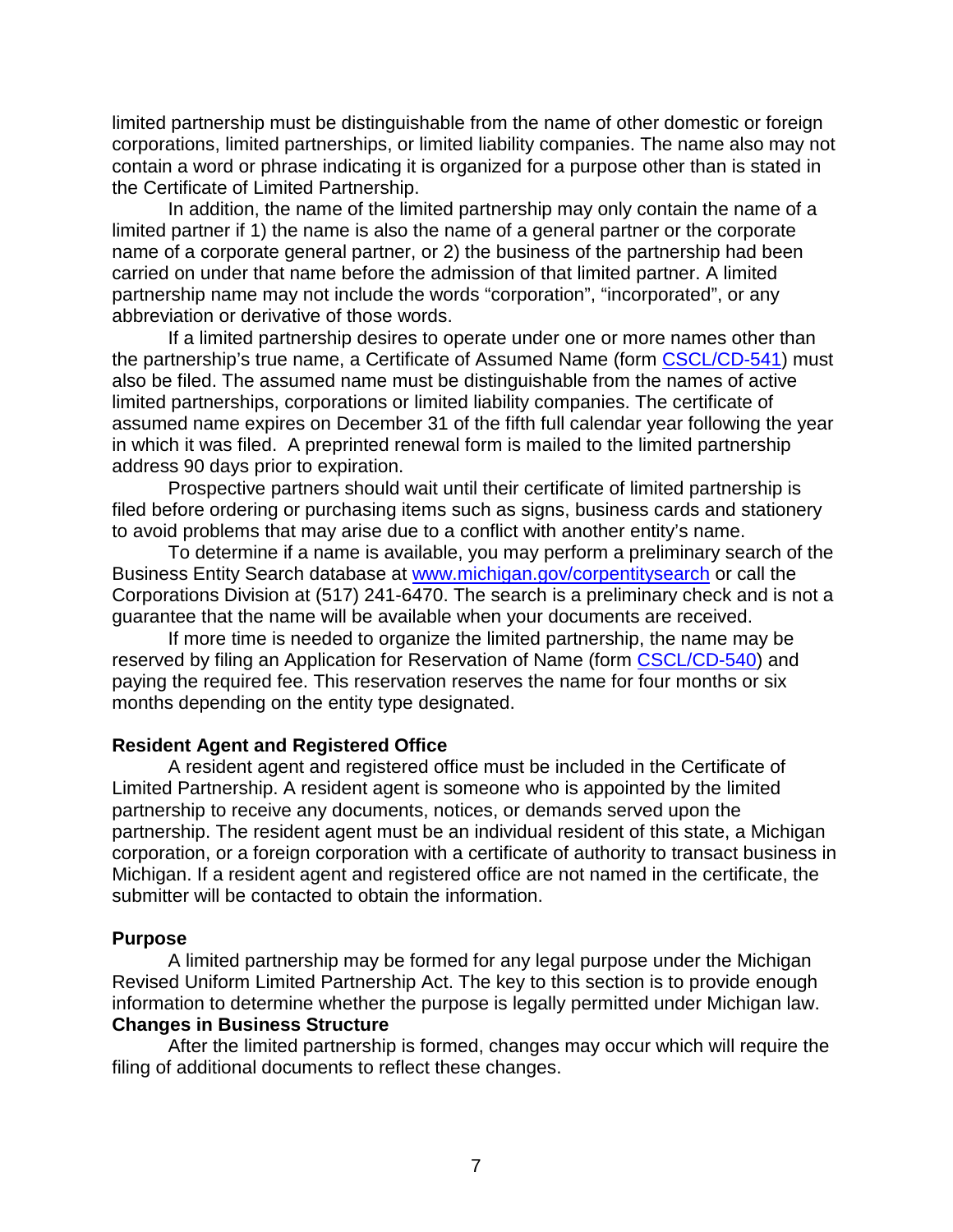#### **Amendments to the Certificate of Limited Partnership**

The Certificate of Limited Partnership must be amended within 60 days after a change in the amount or character of any limited partner's contribution or obligation to contribute, the admission or withdrawal of a partner, or the continuation of the business after the withdrawal of a general partner. A Certificate of Amendment (form [CSCL/CD-](http://www.michigan.gov/documents/lara/403_08-15_528128_7.pdf)[403\)](http://www.michigan.gov/documents/lara/403_08-15_528128_7.pdf) should be completed and filed to make any corrections or changes to the information contained in the Certificate of Limited Partnership.

#### **Restated Certificate of Limited Partnership**

Separate amendments to the Certificate of Limited Partnership may be integrated into a single document by filing a Restated Certificate of Limited Partnership (form [CSCL/CD-402\)](http://www.michigan.gov/documents/lara/402_08-15_528127_7.pdf).

#### **Mergers**

One or more domestic limited partnerships may merge or consolidate with one or more domestic or foreign limited partnerships under a plan of merger or consolidation as provided in the Act. One or more domestic limited partnerships may merge into one or more business organizations if the requirements of the Act are satisfied. After the plan of merger is approved, a Certificate of Merger (form [CSCL/CD-550m\)](http://www.michigan.gov/documents/lara/550m_08-15_527748_7.pdf) must be filed with the Bureau by one or more general partners.

### **Certificate of Cancellation**

After a limited partnership is dissolved and commences winding up its affairs, it is necessary to complete and file a Certificate of Cancellation (form [CSCL/CD-404\)](http://www.michigan.gov/documents/lara/404_08-15_528129_7.pdf) to cancel the limited partnership.

- 
- 2. Investment by limited 2. Unlimited liability to partners is a potential general partners source of venture capital 3. Divided authority if more
- responsibility for limited partners

#### **Advantages Disadvantages**

- 1. Limited liability to 1. Lack of management voice limited partners for limited partners
	-

3. No management than one general partner

#### **Converting a Partnership to a Limited Liability Company**

The Limited Liability Company Act permits domestic partnerships or domestic limited partnerships to convert to a limited liability company. The terms and conditions of the conversion shall be approved by the partners. The Articles of Organization and Certificate of Conversion [\(CSCL/CD-753](http://www.michigan.gov/documents/lara/753_08-15_528275_7.pdf) or [CSCL/CD-753P\)](http://www.michigan.gov/documents/lara/753P_08-15_528276_7.pdf) are filed with the Bureau. **Foreign Limited Partnership**

Foreign limited partnerships are those organized under the laws of any other state. Foreign limited partnerships that are "transacting business" in Michigan must first register with the Bureau. The term "transacting business" is a technical one given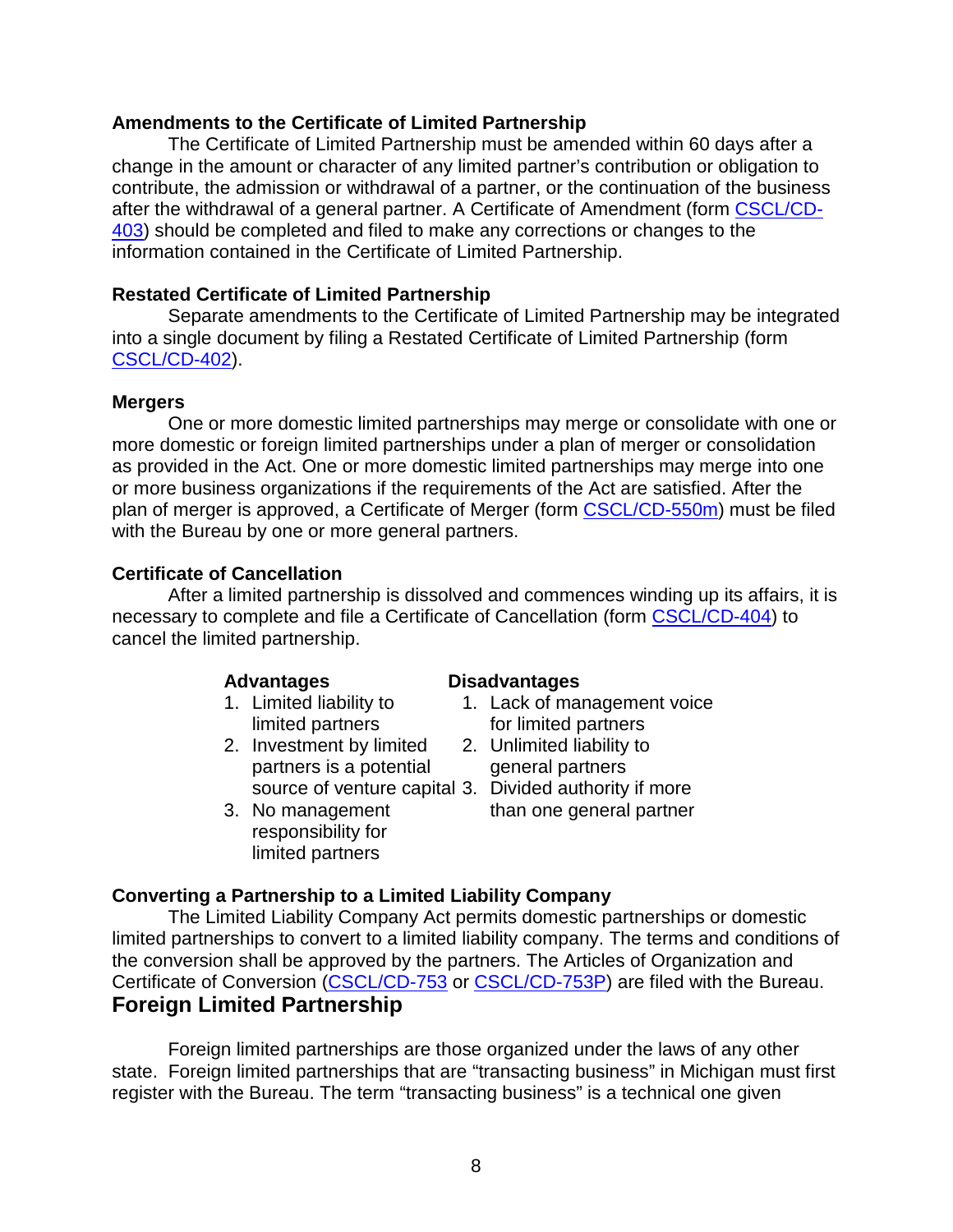meaning by court decisions based on the facts of the applicable case. The Revised Uniform Limited Partnership Act sets out particular activities, which in and of themselves do not constitute transacting business. In determining whether it is necessary to register, the limited partnership should look at the proposed activities in this state, the statute, and applicable court decisions. A booklet containing the statute is available from the Bureau.

A foreign limited partnership that does not register, but is transacting business in Michigan, may not sue in Michigan courts. Other legal and technical aspects of not filing should be discussed with an attorney.

If a registration is needed by a foreign limited partnership, an Application for Registration To Transact Business (form [CSCL/CD-411\)](http://www.michigan.gov/documents/lara/411_08-15_528131_7.pdf) must be completed and filed with the Bureau's Corporations Division. The Certificate must include the following information:

- − Name under which the limited partnership will transact business in Michigan.
- − Name of resident agent and address of registered office in Michigan.
- − General nature of business to be transacted.
- − State and date of formation in its home state.
- − Street address of main principal office.
- − Name and address of each partner if not filed in state of organization.

#### **Name**

To determine if a name is available, you may perform a preliminary search of the Business Entity Search database at [www.michigan.gov/corpentitysearch](http://www.michigan.gov/corpentitysearch) or call the Corporations Division at (517) 241-6470. The search is a preliminary check and is not a guarantee that the name will be available when your documents are received.

#### **Changes in Business Structure**

After a foreign limited partnership is registered, changes may occur which will require the filing of additional documents with the Corporations Division to keep your records current.

#### **Change in Registration Information**

If information in the Application for Registration was false or did not include the names and addresses of the partners when made or has changed, the foreign limited partnership is required to file a Certificate of Change (form [CSCL/CD-412\)](http://www.michigan.gov/documents/lara/412_08-15_528132_7.pdf).

### **Cancellation of Registration**

In the event a foreign limited partnership desires to cancel its registration, it is necessary to complete and file a Certificate of Cancellation (form [CSCL/CD-404\)](http://www.michigan.gov/documents/lara/404_08-15_528129_7.pdf). **CORPORATIONS**

A Corporation is an association of persons, created by law and existing as an entity with powers and liabilities independent of those of its members. In the case of profit corporations, its owners are shareholders. The owners of nonprofit corporations are members or sometimes shareholders. The management of a corporation consists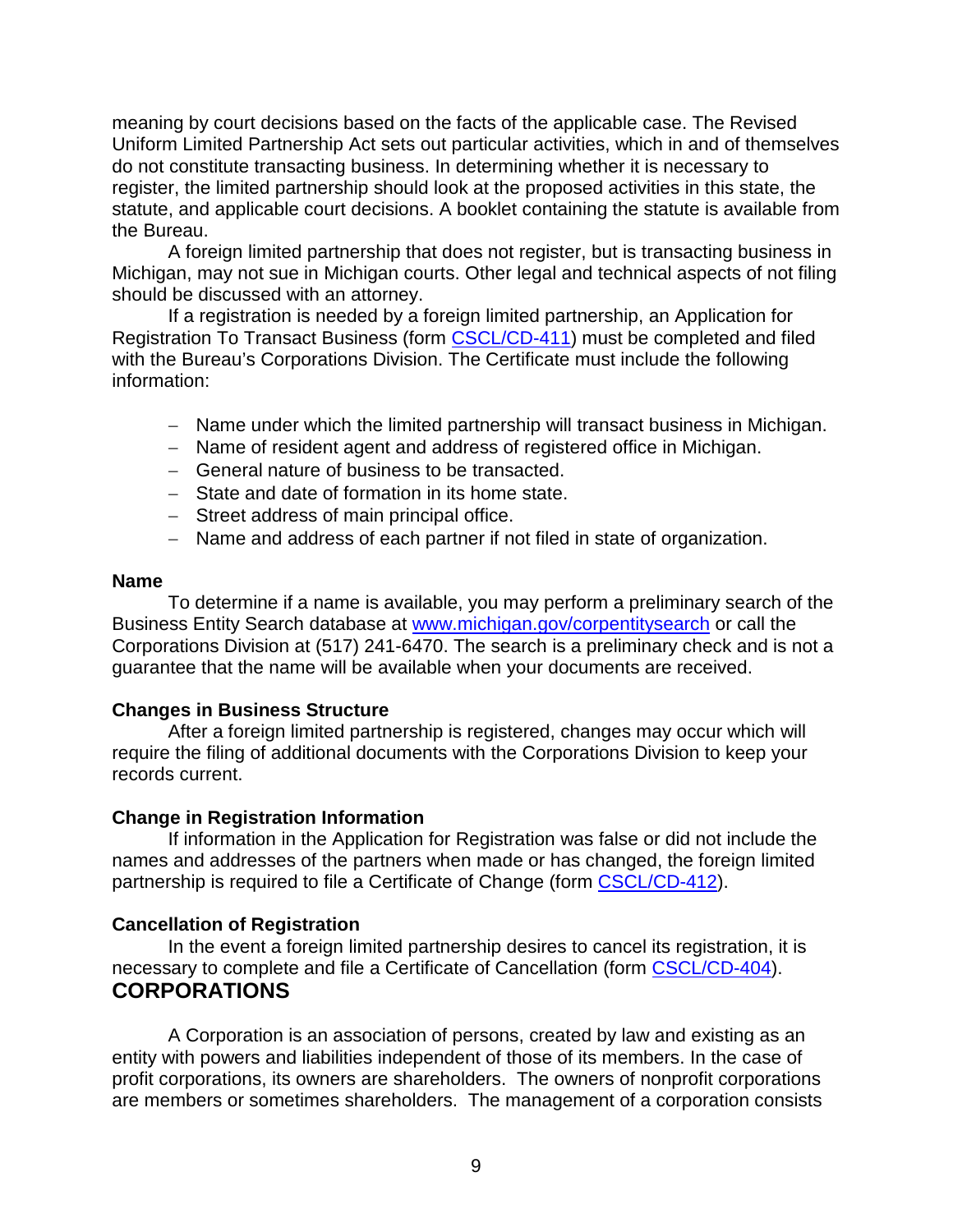of directors and officers, usually elected by its shareholders or members. Governance of the corporation is prescribed by law, bylaws of the corporation, and the resolutions and decisions of its shareholders or members. In order to form a corporation, whether profit, nonprofit, or ecclesiastical, Articles of Incorporation (form [CSCL/CD-500](http://www.michigan.gov/documents/lara/500_08-15_527667_7.pdf) for profit, [CSCL/CD-502](http://www.michigan.gov/documents/lara/502_08-15_527692_7.pdf) for nonprofit, [CSCL/CD-503](http://www.michigan.gov/documents/lara/503_08-15_527693_7.pdf) for ecclesiastical) may be prepared and filed with the Bureau. The Articles of Incorporation must include all of the following:

- − Name of the corporation.
- − Profit corporations must include the word "Corporation", "Incorporated", "Company", "Limited" or the abbreviation "Corp.", "Ltd.", "Inc.", or "Co." (with or without periods).
- − Resident Agent and Registered Office in Michigan upon whom legal service of process may be served.
- − General nature of the corporation's business. An all purpose clause is permitted for profit corporations, except for professional service corporations.
- − The term of the corporation, which may be perpetual.
- − The number and class of shares to be issued.
- − Name and business or residence address of the incorporators.
- − Any agreements between incorporators regarding terminations, distributions of assets, dissolution and any other matters that the incorporators may decide to include.

## **Domestic Profit Corporation**

Profit corporations may be formed in Michigan under the [Michigan Business](http://www.legislature.mi.gov/(wtpgiraqrxjf44ndha1pqr2e)/mileg.aspx?page=GetMCLDocument&objectname=mcl-Act-284-of-1972&queryid=12138927)  [Corporation Act](http://www.legislature.mi.gov/(wtpgiraqrxjf44ndha1pqr2e)/mileg.aspx?page=GetMCLDocument&objectname=mcl-Act-284-of-1972&queryid=12138927) for any lawful purpose. When articles drafted by the incorporators have been filed by the Bureau, the corporation's existence begins. Individuals acting as incorporators must be 18 years of age. However, they need not be United States citizens, residents of this state, shareholders, directors, officers, or employees of the corporation.

Domestic profit corporations are formed for the purpose of generating profit for shareholders. A corporation is generally composed of three classes of persons: shareholders, directors, and officers. The shareholders own the corporation, elect the directors, and have the right to vote on major events of the corporation. Directors are responsible for managing the corporation's affairs. Officers are persons chosen by the board of directors to run the day-to-day operations of the corporation.

#### **Name**

The Corporations Division reviews the documents submitted and files documents that substantially conform with the requirements of the Act. The proposed name of a corporation must be distinguishable from the name of other domestic or foreign corporations, limited partnerships, or limited liability companies. The name may not contain a word or phrase indicating it is organized for a purpose other than is stated in the Articles of Incorporation.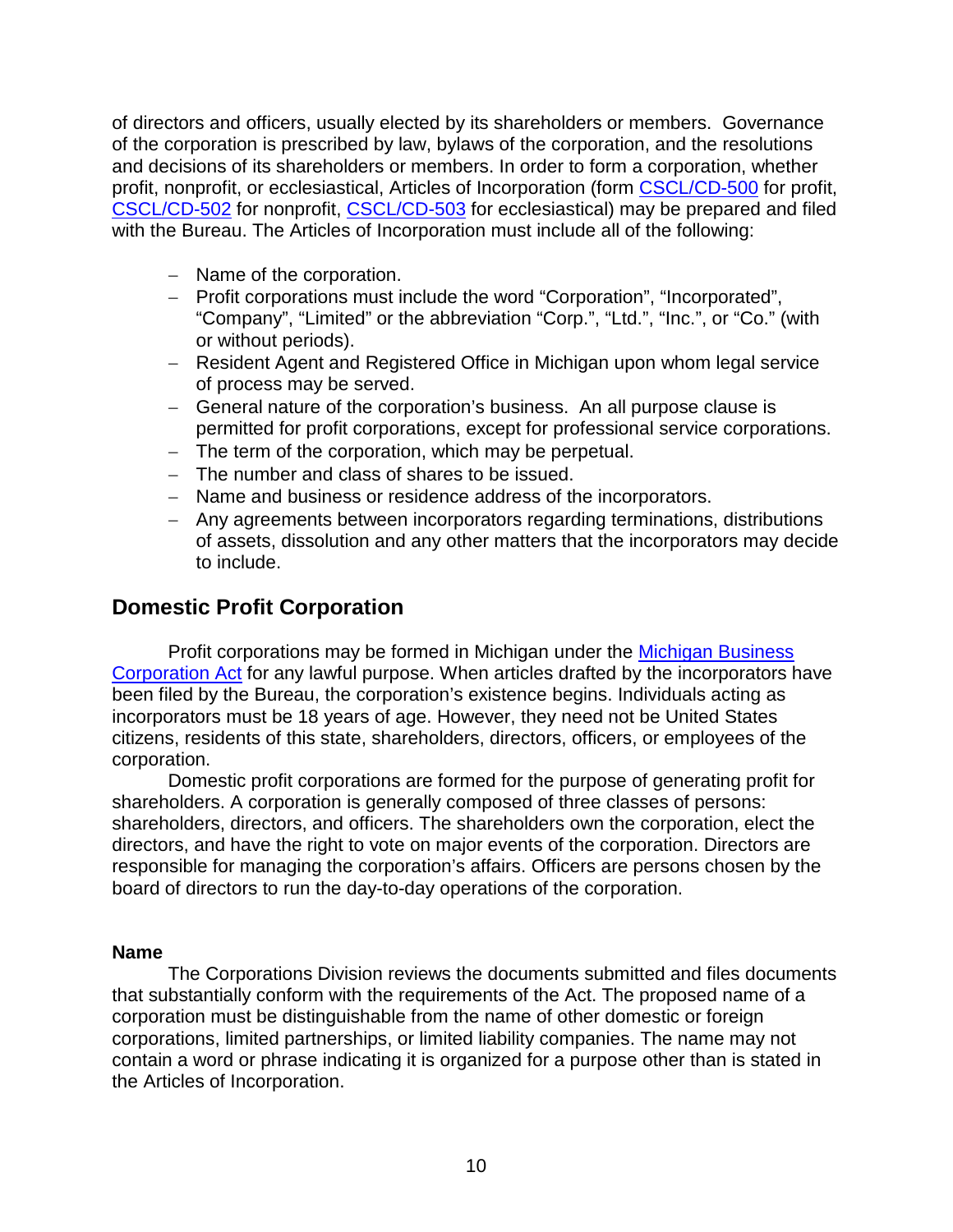If a corporation is to operate under one or more names other than the corporation's true name, a Certificate of Assumed Name (form [CSCL/CD-541\)](http://www.michigan.gov/documents/lara/541_08-15_527736_7.pdf) must also be filed. The assumed name must be distinguishable from the names of active limited partnerships, corporations, or limited liability companies. The certificate of assumed name expires on December 31 of the fifth full calendar year following the year in which it was filed. A preprinted renewal form is mailed to the registered office address 90 days prior to expiration.

Prospective incorporators should wait until the articles are filed before ordering or purchasing items such as signs, business cards and stationery to avoid problems that may arise due to a conflict with another entity's name.

To determine if a name is available, you may perform a preliminary search of the Business Entity Search database at [www.michigan.gov/corpentitysearch](http://www.michigan.gov/corpentitysearch) or call the Corporations Division at (517) 241-6470. The search is a preliminary check and is not a guarantee that the name will be available when your documents are received.

If more time is needed to organize the corporation, the name may be reserved for 180 days by filing an Application for Reservation of Name (form [CSCL/CD-540\)](http://www.michigan.gov/documents/lara/540_08-15_527734_7.pdf) and paying the required fee.

#### **Resident Agent and Registered Office**

A registered office and resident agent must be included in the Articles of Incorporation. A resident agent is someone appointed by the corporation to receive any documents, notices, or demands served upon the corporation. The resident agent may be either an individual resident in this state whose business office or residence is identical with the registered office; a domestic corporation or a limited liability company; or a foreign corporation or limited liability company authorized to transact business in this state that has a business office identical with the registered office. If a resident agent and registered office are not named in the Articles of Incorporation, the submitter will be contacted to obtain the information.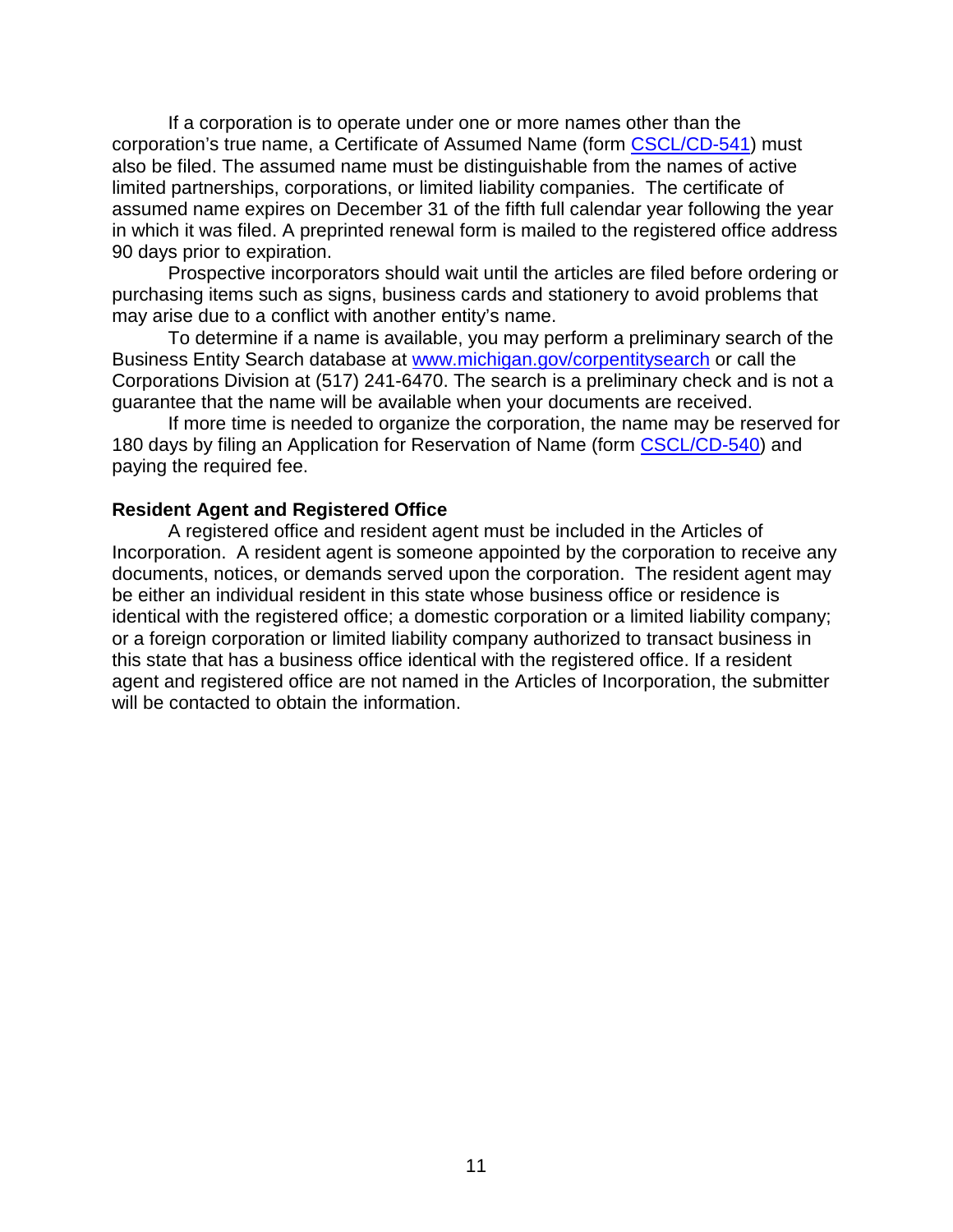#### **Purpose**

This provision may enumerate any purpose(s) for which a corporation may be formed or may contain a statement that the corporation may engage in activities within the purposes for which corporations may be formed under the Business Corporation Act, commonly called an "all purpose clause". If a corporation is not going to use an "all purpose clause" then the key is to provide enough information to determine whether the company's purpose is permitted under law.

#### **Directors/Incorporators**

The form requires the names and addresses of the incorporators. The incorporators appoint the initial board of directors to manage the business and affairs of the corporation. A director must be at least 18 years of age and need not be a U.S. citizen or Michigan resident or a shareholder unless the articles or by-laws so require.

One or more persons may act as the incorporator(s) of a corporation by signing the articles.

#### **Shares**

A corporation may issue the number of shares authorized in its Articles of Incorporation. The shares may be all of one class or may be divided into two or more classes. Information on authorized shares, classes of shares, shareholders' pre-emptive rights, and details relating to the internal affairs of the corporation are also to be included in the Articles.

### **Domestic Nonprofit Corporation**

Nonprofit corporations are those formed in which members or shareholders may not receive any profits of the corporation. A nonprofit corporation is formed under the [Nonprofit Corporation Act.](http://www.legislature.mi.gov/(wtpgiraqrxjf44ndha1pqr2e)/mileg.aspx?page=GetMCLDocument&objectname=mcl-Act-162-of-1982&queryid=12138945) Some purposes for which nonprofit corporations are commonly formed are those involving religious, educational, and charitable activities.

#### **Name**

The Corporations Division reviews the documents submitted and files documents that substantially conform with the requirements of the Act. The proposed name of a corporation must be distinguishable from the name of other domestic or foreign corporations, limited partnerships, or limited liability companies. The name also may not contain a word or phrase indicating it is organized for a purpose other than is stated in the Articles of Incorporation.

If a corporation is to operate under one or more names other than the corporation's true name, a Certificate of Assumed Name (form [CSCL/CD-541\)](http://www.michigan.gov/documents/lara/541_08-15_527736_7.pdf) must also be filed. The assumed name must be distinguishable from the names of active limited partnerships, corporations, or limited liability companies. The certificate of assumed name expires on December 31 of the fifth full calendar year following the year in which it was filed. A preprinted renewal form is mailed to the registered office address 90 days prior to expiration.

Prospective incorporators should wait until their articles are filed before ordering or purchasing items such as signs, business cards, and stationery to avoid problems that may arise due to a conflict with another entity's name.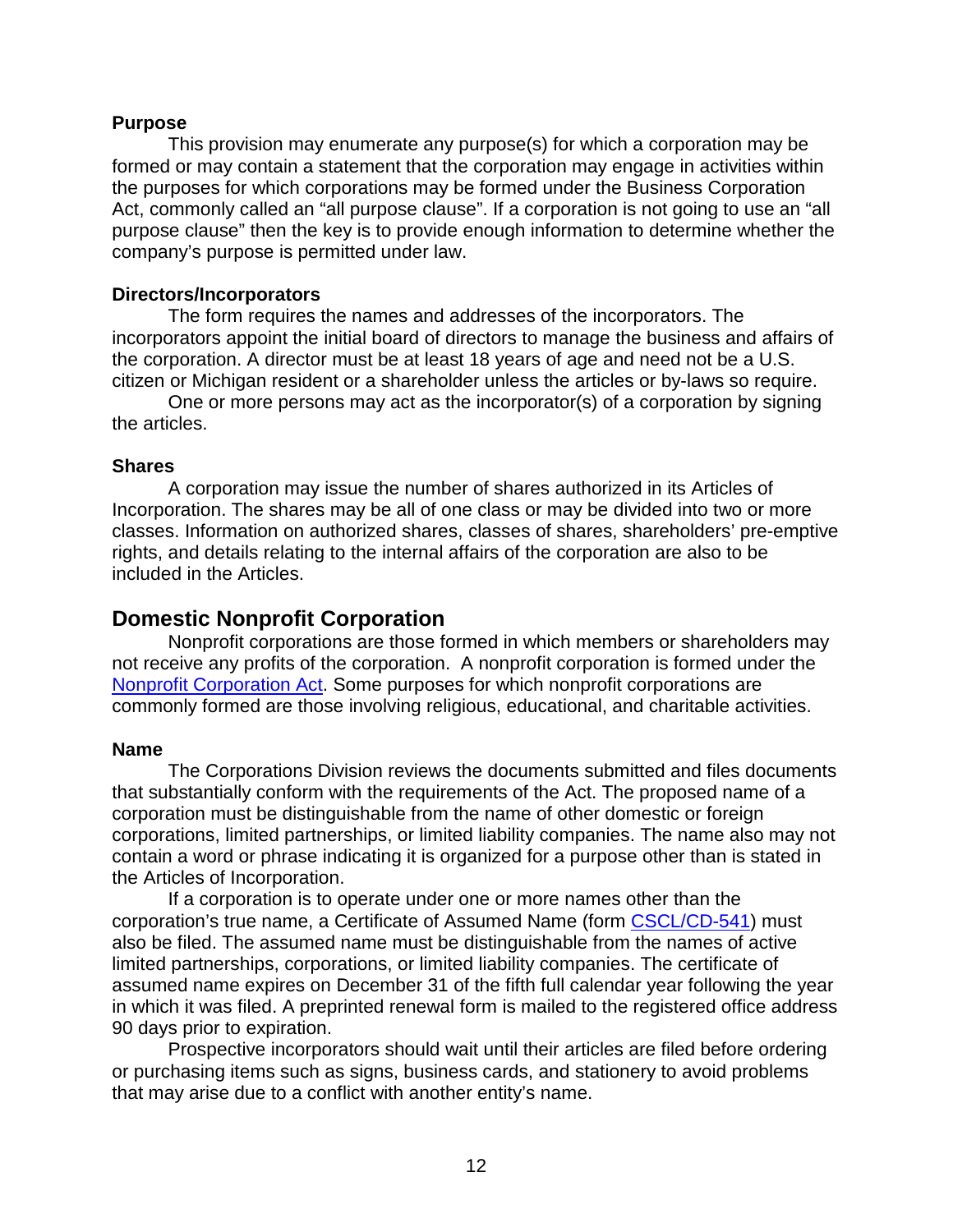To determine if a name is available, you may perform a preliminary search of the Business Entity Search database at [www.michigan.gov/corpentitysearch](http://www.michigan.gov/corpentitysearch) or call the Corporations Division at (517) 241-6470. The search is a preliminary check and is not a guarantee that the name will be available when your documents are received.

If more time is needed to organize the corporation, the name may be reserved by filing an Application for Reservation of Name (form [CSCL/CD-540\)](http://www.michigan.gov/documents/lara/540_08-15_527734_7.pdf) and paying the required fee. The reservation reserves the name for six months.

#### **Resident Agent and Registered Office**

A registered agent and resident office must be included in the Articles of Incorporation. A resident agent is someone appointed by the corporation to receive any documents, notices, or demands served upon the corporation. The resident agent must be a Michigan resident, domestic corporation or a foreign corporation authorized to do business in Michigan. If a resident agent and registered office are not named in the Articles of Incorporation, the submitter will be contacted to obtain the information.

#### **Purpose**

The purpose of the nonprofit corporation must be specific. It must give enough information to make it clear what the corporation will do. Using the term "any lawful purpose" alone is not adequate and the document would be returned for clarification.

#### **Members**

If the corporation is to have members, indicate the qualifications of the members in the Articles of Incorporation or include them in the by-laws of the corporation. If the members of the nonprofit corporation are to be divided into classes, the relative rights and limitations of the different classes and their extent shall be indicated in the articles or set forth in the by-laws.

Details on meetings and voting are subjects that need not be included in the articles.

#### **Board of Directors**

Before or after the filing of the Articles of Incorporation, a majority of the incorporators shall select a board of directors. The shareholders or members own the corporation, elect the directors, and have the right to vote on major events of the corporation unless the corporation is formed on a Directorship basis, in which case the directors elect directors and have the only voting rights. Directors are responsible for managing the corporation's affairs. Officers are persons chosen by the board of directors to run the day-to-day operations of the corporation.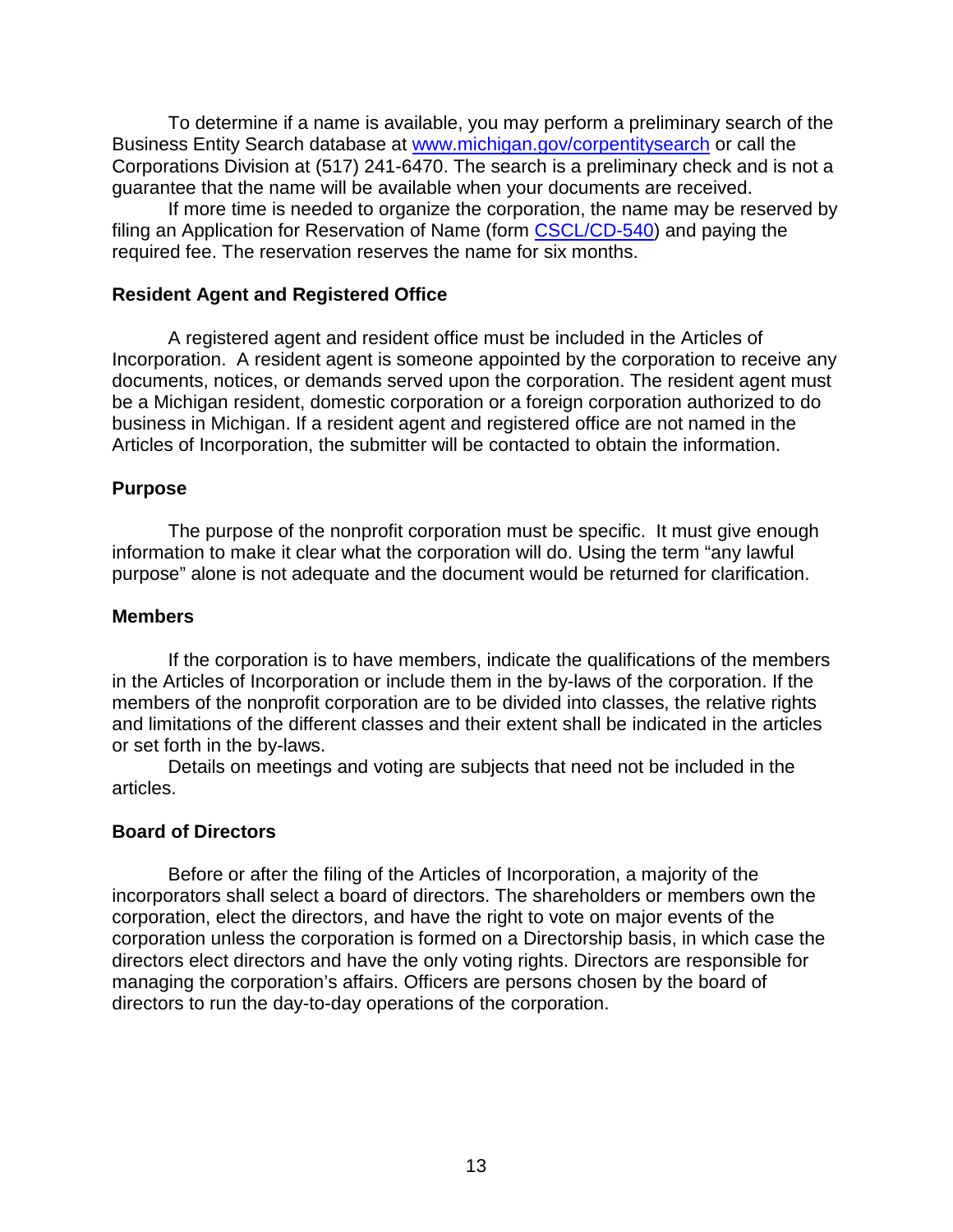#### **Incorporators**

Incorporators are the persons who sign the Articles of Incorporation. One or more persons may act as the incorporators of a nonprofit corporation. Individuals must be at least 18 years of age. Incorporators need not be U.S. citizens or residents of Michigan.

One or more persons may act as incorporator(s) of the corporation by signing the articles.

#### **Annual Report**

Every corporation is required to file an annual report each year, beginning the year after formation or qualification. The Bureau will send a pre-printed report to the corporation's resident agent at the registered office unless the corporation elects to receive notice electronically. The annual report is completed to report any changes in resident agent or registered office, the purposes, and the current officers and directors' names and addresses. If there are no changes from a previously filed report, the corporation can simply check the box provided certifying that there are no changes and the remainder of the form does not need to be completed. The annual report must be signed by an authorized officer or agent and returned with the appropriate filing fee. The report may be filed online at [www.michigan.gov/corpfileonline.](http://www.michigan.gov/corpfileonline)

If a corporation does not file an annual report for two consecutive years, the result is an automatic dissolution under the Act.

#### **Changes in Business Structure**

After the initial formation documents have been filed, changes may occur which will require the filing of additional documents with the Corporations Division.

#### **Changes to Article of Incorporation**

If changes are desired to be made to the Articles of Incorporation, the changes can be made by filing a Certificate of Amendment (form [CSCL/CD-515](http://www.michigan.gov/documents/lara/515_08-15_527706_7.pdf) for profit and nonprofit or [CSCL/CD-516](http://www.michigan.gov/documents/lara/516_08-15_527708_7.pdf) for ecclesiastical) with the Bureau. Reasons for amending the Articles of Incorporation include changes in the name, purpose, or registered office street address. If the Articles of Incorporation have been previously amended, the separate amendments may be integrated into one document by filing Restated Articles of Incorporation (form [CSCL/CD-510](http://www.michigan.gov/documents/lara/510_08-15_527694_7.pdf) for profit, [CSCL/CD-511](http://www.michigan.gov/documents/lara/511_10-15_527700_7.pdf) for nonprofit, or [CSCL/CD-512](http://www.michigan.gov/documents/lara/512_08-15_527701_7.pdf) for ecclesiastical).

#### **Changes in Resident Agent or Registered Office**

To change the resident agent or the address of the registered office, a Certificate of Change of Registered Office/Agent (form [CSCL/CD-520\)](http://www.michigan.gov/documents/lara/520_08-15_527716_7.pdf) may be completed and filed.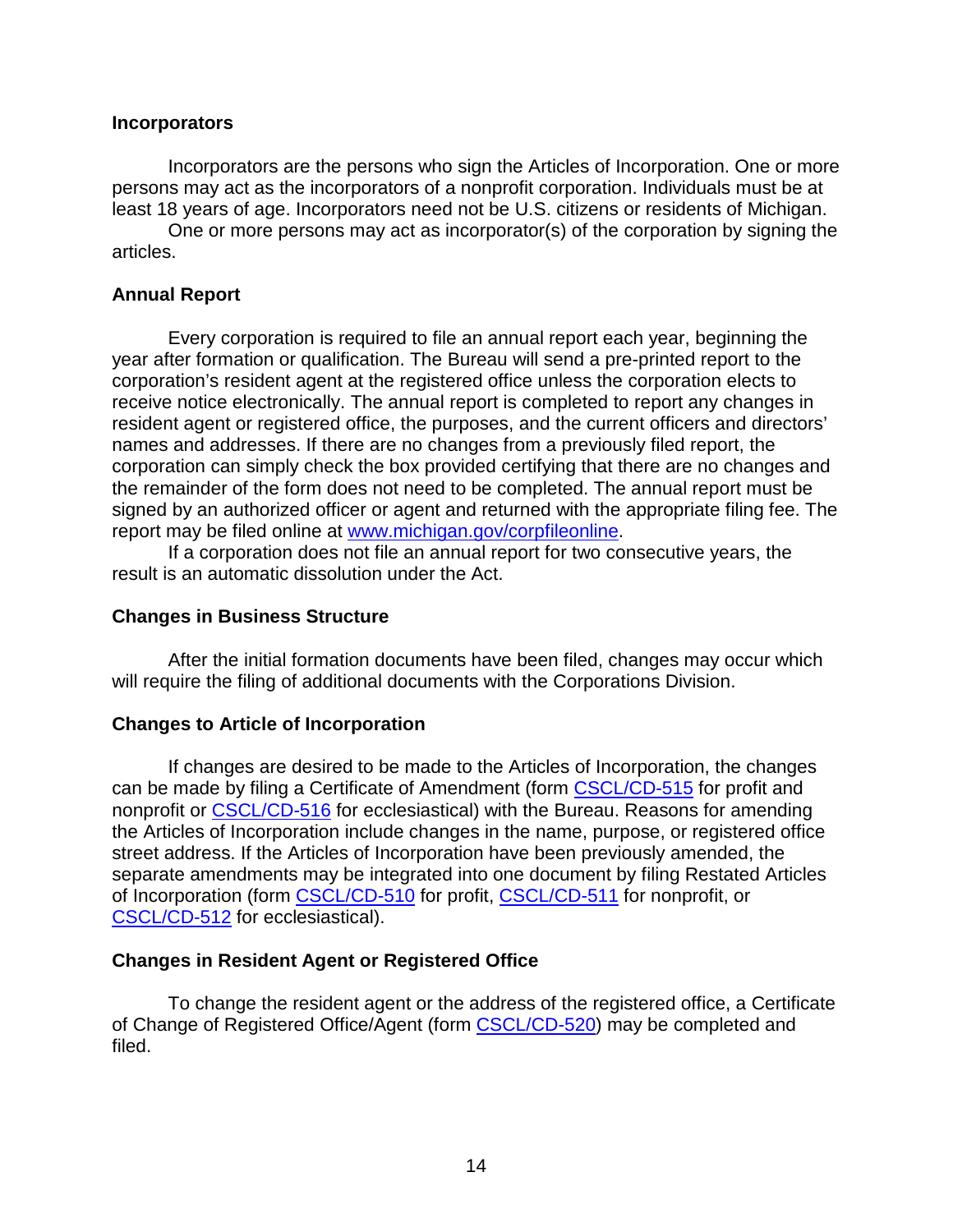#### **Mergers**

Two or more domestic corporations may merge into one of the corporations pursuant to a plan of merger approved under the Act. One or more domestic profit corporations may merge into one or more business organizations if the requirements of the Act are satisfied. A profit corporation may transfer in the certificate of merger any assumed names of the nonsurvivor business organization, or adopt the nonsurvivor name or names as new assumed names. For profit corporations, Certificate of Merger (form [CSCL/CD-550m\)](http://www.michigan.gov/documents/lara/550m_08-15_527748_7.pdf) or form [CSCL/CD-551](http://www.michigan.gov/documents/lara/551_08-15_527750_7.pdf) (parent/subsidiary)) may be completed.

Two or more domestic nonprofit corporations may merge or consolidate into a new corporation pursuant to a plan of merger or consolidation approved in the manner provided by the Act. A Certificate of Merger/Consolidation (form [CSCL/CD-550\)](http://www.michigan.gov/documents/lara/550_08-15_527746_7.pdf) may be completed.

#### **Conversions**

The Business Corporation Act allows a domestic corporation to convert into a business organization or a business organization to convert into a domestic corporation.

A domestic profit corporation may convert into a domestic limited liability company pursuant to the Business Corporation Act and the Michigan Limited Liability Company Act. The terms and conditions of the conversion must be approved by the incorporators, if the corporation has not commenced business, or the Board of Directors, if the corporation has commenced business. The Certificate of Conversion and Articles of Organization [\(CSCL/CD-554](http://www.michigan.gov/documents/lara/554_08-15_527756_7.pdf) and [CSCL/CD-700\)](http://www.michigan.gov/documents/lara/700_08-15_528193_7.pdf) are filed with the Bureau.

There are other entity conversions which are permitted by statute but are not included on Corporations Division forms, in which case a Certificate of Conversion must be drafted to comply with the relevant statutory provisions.

#### **Dissolution**

There are six methods to dissolve a corporation. They are as follows:

- 1) By action of the incorporators or directors<br>2) By action of the board and shareholders
- By action of the board and shareholders
- 3) Pursuant to an agreement under section 488, effected by filing a certificate under section 805.
- 4) By expiration of term
- 5) By not filing annual reports for two years
- 6) By judgment of a circuit court

The dissolution of a corporation by action of the board or shareholders requires the filing of a Certificate of Dissolution (form [CSCL/CD-530](http://www.michigan.gov/documents/lara/530_08-15_527726_7.pdf) or [531\)](http://www.michigan.gov/documents/lara/531_08-15_527729_7.pdf). A tax clearance must be requested from the Michigan Department of Treasury within 60 days of filing the dissolution. Nonprofit charitable purpose corporations must obtain a letter of consent to the dissolution from the Michigan Attorney General before the dissolution can be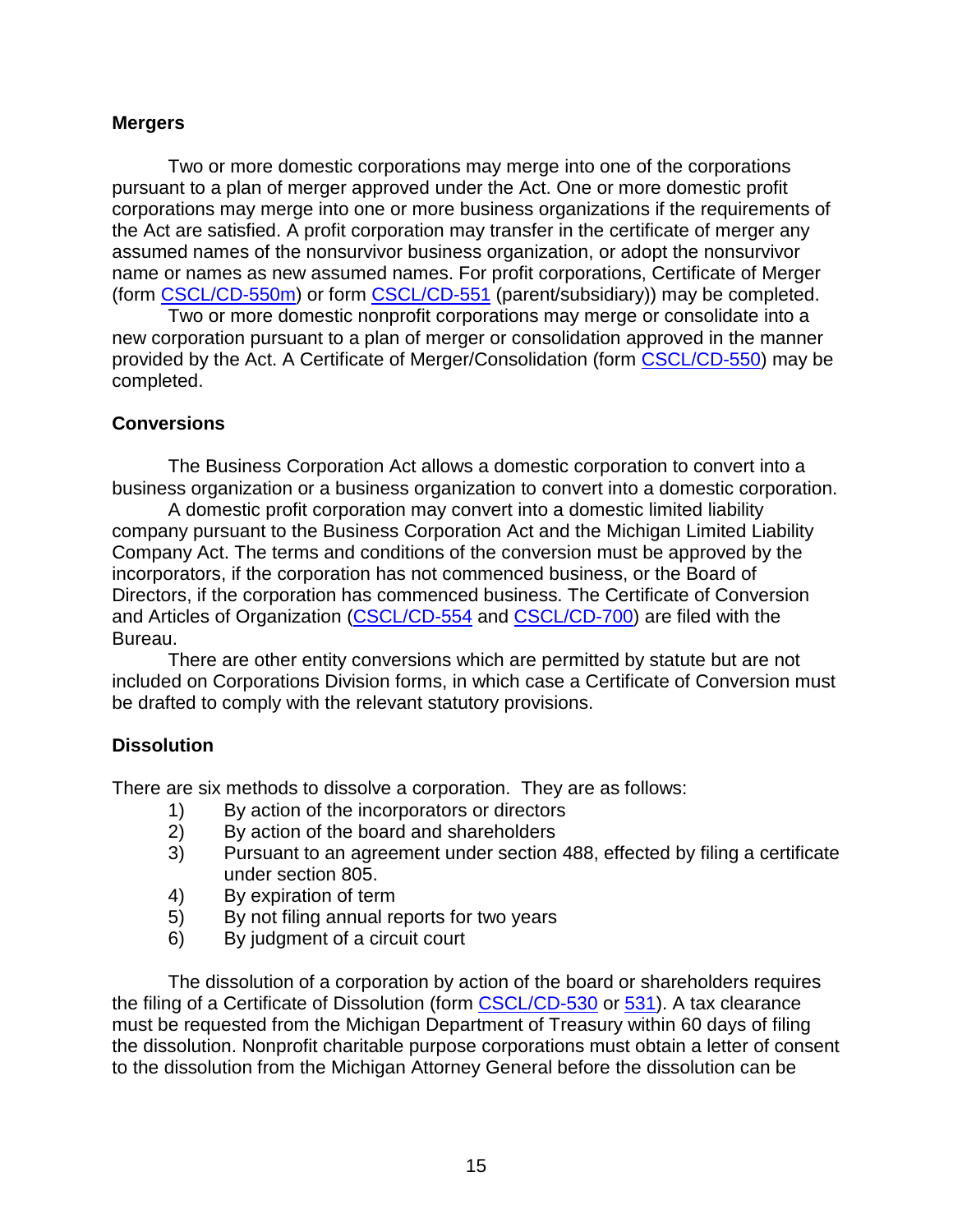filed. The dissolution of a corporation is a complex process and an attorney should be consulted. You may also wish to review our [Dissolution](http://www.michigan.gov/documents/lara/8007_528147_7.pdf) brochure.

- 
- 2. Interest/ownership easily proprietorship
- 3. Continuous existence betweeping required

### **Advantages Disadvantages**

- 1. Limited liability for **1.** May be more expensive to owners/members organize than sole
	- transferable 2. More extensive record

## **Foreign Corporation**

A foreign corporation is one that is incorporated under laws other than the laws of this state. A foreign corporation, whether profit or nonprofit, is required to obtain a Certificate of Authority if it is "transacting business" or "conducting affairs" in this state. These terms are technical and decisions to apply for a certificate of authority should be based on proposed activities in this state, the statute, and applicable court decisions. A booklet containing the statute is available from the Bureau. If a Certificate of Authority is required, the corporation should file an Application for Certificate of Authority (form [CSCL/CD-560\)](http://www.michigan.gov/documents/lara/560_08-15_527757_7.pdf). All of the following information must be included on the application.

- − Name of the corporation.
- − Resident agent and registered office in Michigan.
- − Character of the corporation's business.
- − Date of Incorporation, jurisdiction and the term of the corporation.
- − The number of shares authorized.
- − Street address of main principal office.

All foreign corporations must include with the application a certificate setting forth that the corporation is in good standing under the laws of the jurisdiction of its incorporation, executed by the official of the jurisdiction who has custody of the records pertaining to corporations, and dated not earlier than 30 days before filing the application. Nonprofit corporations must also include a copy of the articles of incorporation, including any amendments, certified by the officer of the jurisdiction of its incorporation.

Both foreign profit and nonprofit corporations are subject to certain provisions of the same statutes that govern domestic corporations. These statutes are the Business [Corporation Act](http://www.legislature.mi.gov/(wtpgiraqrxjf44ndha1pqr2e)/mileg.aspx?page=GetMCLDocument&objectname=mcl-Act-284-of-1972&queryid=12138927) and the [Nonprofit Corporation Act.](http://www.legislature.mi.gov/(wtpgiraqrxjf44ndha1pqr2e)/mileg.aspx?page=GetMCLDocument&objectname=mcl-Act-162-of-1982&queryid=12138945)

#### **Name**

To determine if a name is available, you may perform a preliminary search of the Business Entity Search database at [www.michigan.gov/corpentitysearch](http://www.michigan.gov/corpentitysearch) or call the Corporations Division at (517) 241-6470. The search is a preliminary check and is not a guarantee that the name will be available when your documents are received.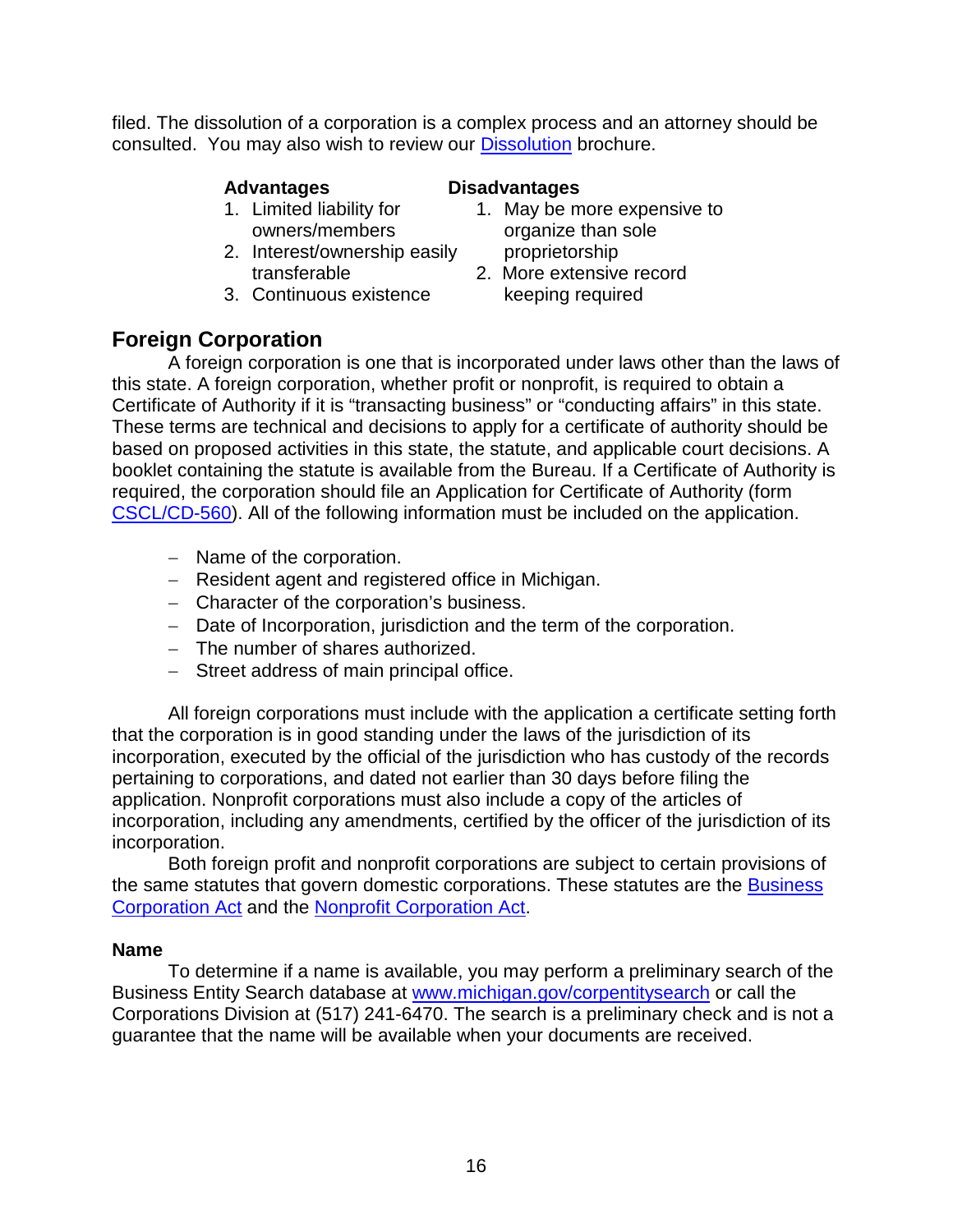#### **Resident Agent and Registered Office**

A resident agent and registered office must be included in the Application for Certificate of Authority. For profit corporations, the resident agent may be either an individual resident in this state whose business office or residence is identical with the registered office; a domestic corporation or a limited liability company; or a foreign corporation or limited liability company authorized to transact business in this state that has a business office identical with the registered office.

For nonprofit corporations, the resident agent may be either an individual resident in this state whose business office is identical with the corporation's registered office, a domestic business corporation, or a foreign business corporation authorized to conduct affairs or transact business in this state and having a business office identical with the corporation's registered office.

#### **Changes to Application**

After a certificate of authority has been issued, changes may occur which will require the filing of additional documents with the Corporations Division.

A foreign corporation must file an Amended Application for Certificate of Authority (form [CSCL/CD-562](http://www.michigan.gov/documents/lara/562_10-17_5_605037_7.pdf) for profit or [CSCL/CD-565](http://www.michigan.gov/documents/lara/565_08-15_527759_7.pdf) for nonprofit) to report changes in its name, or if information on the application changes. The filing must be completed within 30 days of when the change was effective in the home jurisdiction. For foreign profit corporations, additional fees may be required if the shares attributable to Michigan increase.

#### **Mergers**

If a foreign corporation with a Certificate of Authority merges with another entity, the corporation is required to file a certificate issued by its state of incorporation attesting to the occurrence of the merger. In addition, when the foreign corporation is the survivor of the merger and changes have been made which affect the corporation's Certificate of Authority, an Amended Application for Certificate of Authority must also be completed and filed.

If a foreign nonprofit corporation is involved in a merger, the corporation must submit a certified copy of the merger as filed in the home state.

#### **Conversions**

The Business Corporation Act and Michigan Limited Liability Company Act allow a business organization to convert into a domestic corporation or domestic limited liability company. The laws governing the foreign corporation's jurisdiction of formation must permit conversion, and the plan of conversion must be adopted and approved in the manner required by the law governing the internal affairs of the converting foreign corporation. The Certificate of Conversion [\(CSCL/CD-554\)](http://www.michigan.gov/documents/lara/554_08-15_527756_7.pdf) and either the Articles of Organization for a limited liability company [\(CSCL/CD-700\)](http://www.michigan.gov/documents/lara/700_08-15_528193_7.pdf) or the Articles of Incorporation for a profit corporation [\(CSCL/CD-500\)](http://www.michigan.gov/documents/lara/500_08-15_527667_7.pdf) are filed with the Bureau.

There are other entity conversions which are permitted by statute but are not included on Corporations Division forms, in which case a Certificate of Conversion must be drafted to comply with the relevant statutory provisions.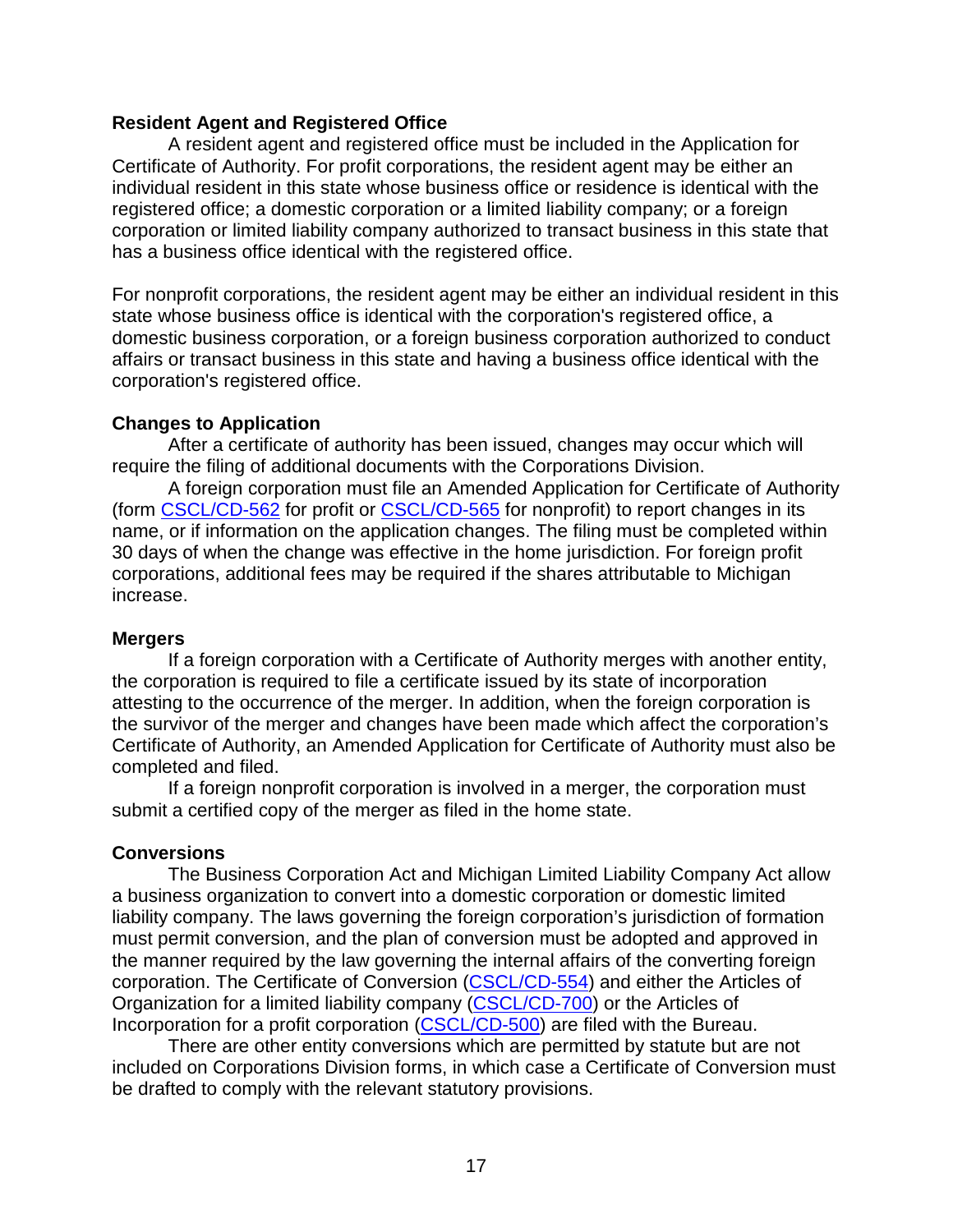#### **Withdrawal**

In the event that a foreign corporation holding a Certificate of Authority desires to withdraw from this state, it is required to file an Application for Certificate of Withdrawal (form [CSCL/CD-561\)](http://www.dleg.state.mi.us/bcsc/forms/corp/corp/561.pdf). A tax clearance must be requested from the Michigan Department of Treasury within 60 days of filing the withdrawal. Foreign nonprofit charitable purpose corporations must obtain a letter of consent to the withdrawal from the Michigan Attorney General before the withdrawal can be filed.

#### **Registration of Name by Foreign Corporation**

Any foreign profit corporation not authorized to transact business in this state and not required to be authorized to transact business in this state may register its corporate name. An Application for Registration of Corporate Name (form [CSCL/CD-545\)](http://www.michigan.gov/documents/lara/545_08-15_527743_7.pdf) may be used. The registration will expire on December 31 and can be renewed each year prior to that date. A preprinted form is mailed to the corporation 90 days prior to expiration.

## **Professional Service Corporation**

A professional service corporation, as the name implies, is a corporation made up exclusively of licensed professionals. Licensed professionals are those people who have been legally authorized to provide such a professional service. The professional service corporation may be formed by one or more licensed persons to render professional services.

Professional service corporations are formed by filing Articles of Incorporation (form [CSCL/CD-501\)](http://www.michigan.gov/documents/lara/501_08-15_527669_7.pdf) with the Bureau. The annual Information Update filed by a professional service corporation must list the shareholders and attest that all are licensed or authorized to provide the professional service.

Professional service corporations are formed to give professionals the benefits of a corporation, while not altering the law involving liability of the individual licensed person.

## **Limited Liability Company**

A limited liability company is a business formed by one or more organizers who may, but need not be a member. It is a business entity separate from its members and liability is limited to the financial contribution made by the member. The members are the owners of the company. The management of the company is carried out by its members, unless the Articles of Organization provide for management by managers. Governance is set forth by the Articles of Organization or operating agreement. A limited liability company is formed by filing the Articles of Organization (form [CSCL/CD-](http://www.michigan.gov/documents/lara/700_08-15_528193_7.pdf)[700\)](http://www.michigan.gov/documents/lara/700_08-15_528193_7.pdf) with the Bureau. The Articles of Organization must include all of the following:

- − Name of the limited liability company, which must include the words "Limited Liability Company" or the abbreviations "L.L.C.", "LLC", "L.C." or "LC".
- − The maximum duration, if other than perpetual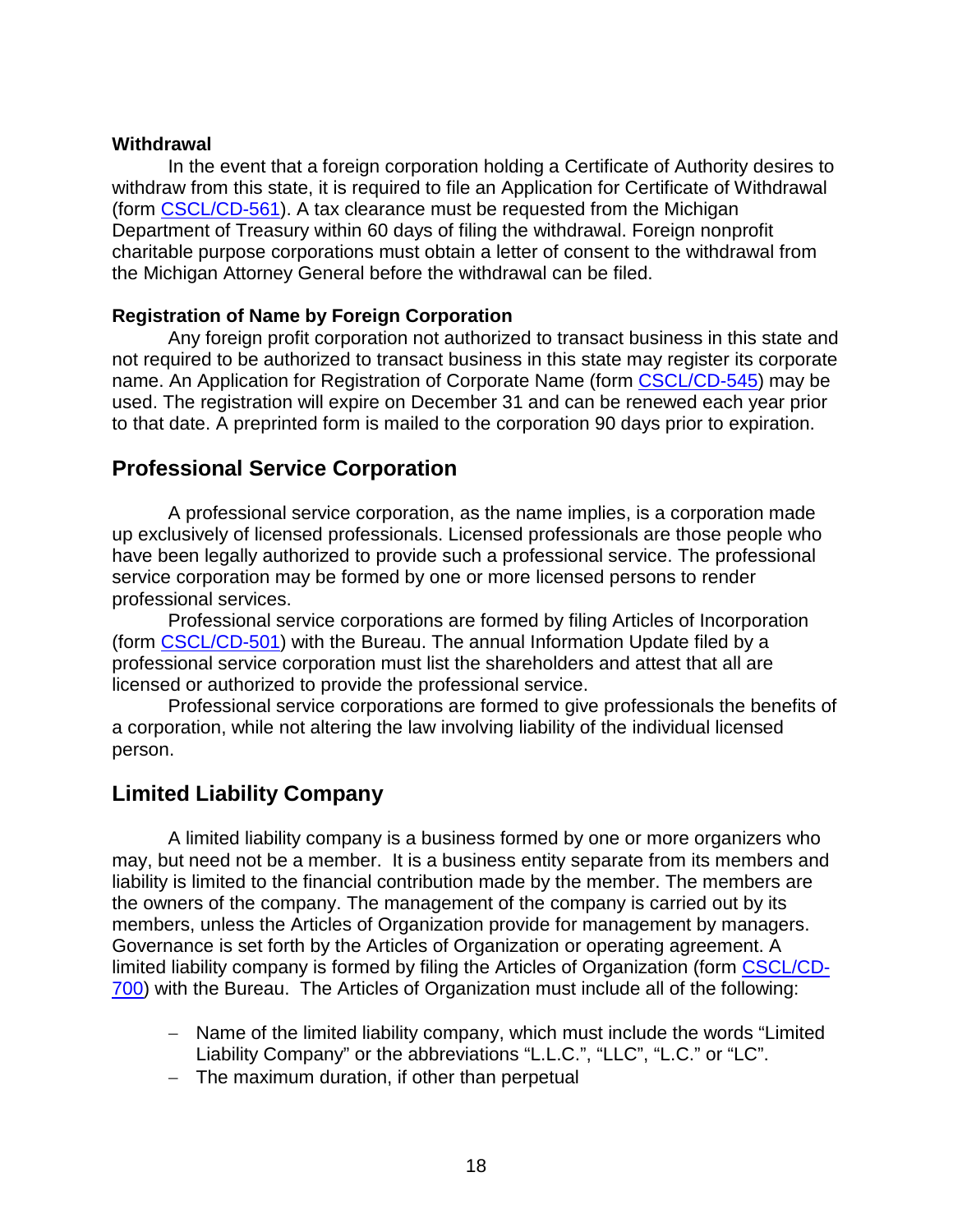- − The purpose for which the company was organized. An "all purpose clause" is permitted.
- − Resident agent and registered office in Michigan.
- − The signature(s) of one or more organizers.

## **Domestic Limited Liability Company**

Limited liability companies are formed for the purpose of generating profit, while limiting taxes and liability. Limited liability companies have all of the powers granted to a corporation.

#### **Name**

The Corporations Division reviews the documents submitted and files the documents that substantially conform with the requirements of the Act. The proposed name of the limited liability company must be distinguishable from the name of other corporations, limited partnerships, or limited liability companies. The name also may not contain a word or phrase indicating it is organized for a purpose other than is stated in the Articles of Organization. A limited liability company name may not include the words "corporation", "incorporated" or the abbreviations "corp." or inc."

If a limited liability company is to operate under one or more names other than the limited liability company's true name, a Certificate of Assumed Name (form [CSCL/CD-541\)](http://www.michigan.gov/documents/lara/541_08-15_527736_7.pdf) must also be filed. The assumed name must be distinguishable from the names of active limited partnerships, corporations or limited liability companies. The certificate of assumed name expires on December 31 of the fifth full calendar year following the year in which it was filed. A preprinted renewal form is mailed to the registered office address 90 days prior to expiration.

Prospective members should wait until the articles are filed before ordering or purchasing items such as signs, business cards, and stationery to avoid problems that may arise due to a conflict with another entity's name.

To determine if a name is available, you may perform a preliminary search of the Business Entity Search database at [www.michigan.gov/corpentitysearch](http://www.michigan.gov/corpentitysearch) or call the Corporations Division at (517) 241-6470. The search is a preliminary check and is not a guarantee that the name will be available when your documents are received.

If more time is needed to organize the limited liability company the name may be reserved for 180 days by filing an application for that purpose and paying the required fee.

#### **Resident Agent and Registered Office**

A resident agent and registered office must be included in the Articles of Organization. A resident agent is someone who is appointed by the company to receive any documents, notices, or demands served upon the company. The resident agent must be a Michigan resident, a Michigan corporation, a foreign corporation with a certificate of authority to transact business in Michigan, a Michigan limited liability company, or a foreign limited liability company authorized to transact business in this state. If a resident agent and registered office are not named in the articles, the submitter will be contacted to obtain the information.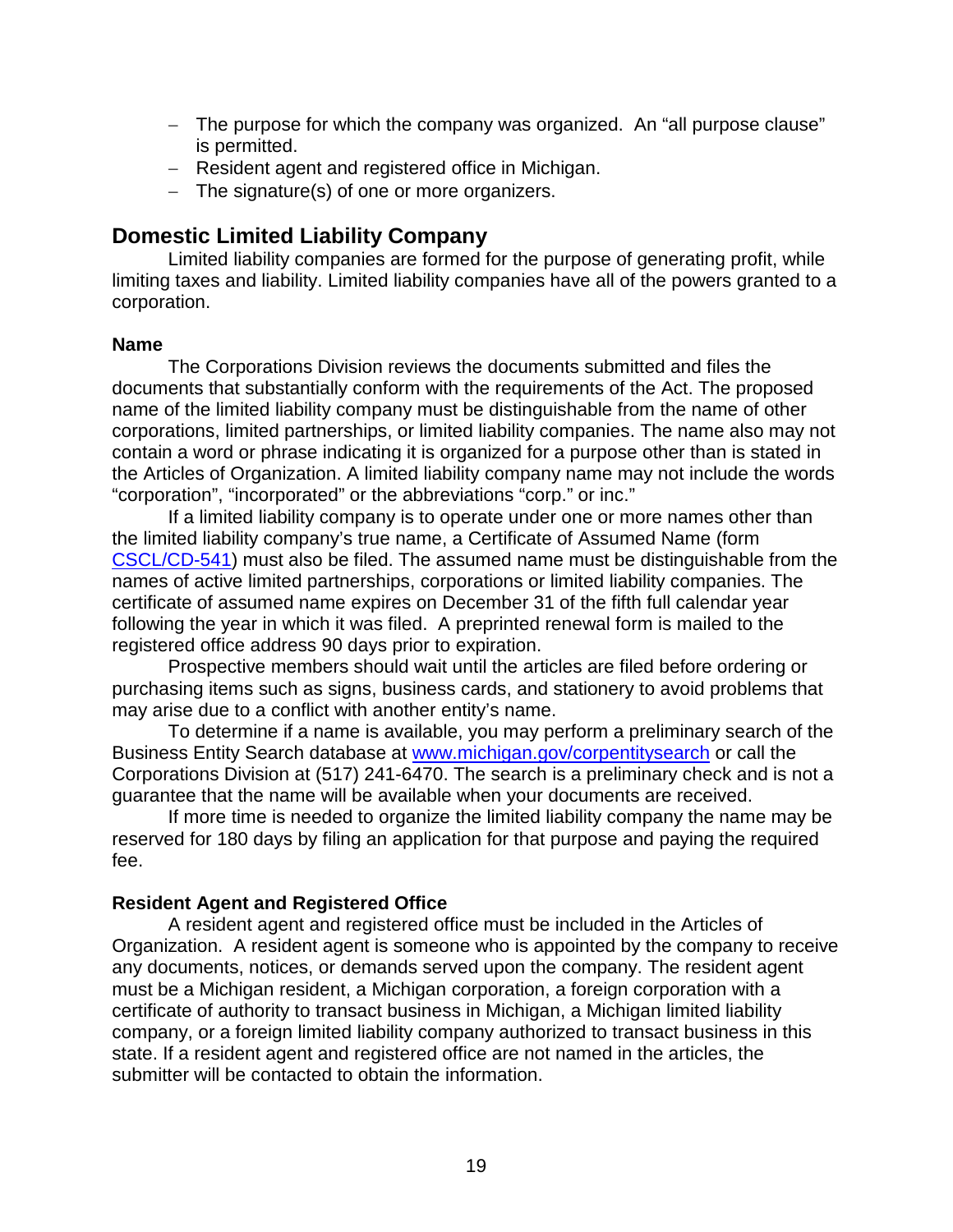#### **Purpose**

A limited liability company may be formed for any purpose for which a corporation can be formed under the Business Corporation Act or for which a partnership may be formed. An "all purpose clause" is permitted.

#### **Annual Statement**

Every limited liability company is required to file an Annual Statement each year. The Bureau sends a pre-printed form to the registered office of each company before the due date (February 15) unless the company has elected to receive the notice electronically. The company should check that the details are correct, reporting any changes in resident agent or registered office, sign and date the form, and return it with the appropriate fee. The statement may be filed online at [www.michigan.gov/corpfileonline.](http://www.michigan.gov/corpfileonline) If the Limited Liability Company was formed after September 30, it is not required to file an annual statement on February 15 immediately succeeding its formation. Failure to file the annual statements will result in the company no longer being in good standing after two years and the name becomes available to any other corporation, limited partnership, or limited liability company.

#### **Changes in Business Structure**

After the initial formation documents have been filed, changes may occur which will require the filing of additional documents with the Corporations Division.

#### **Changes to the Articles of Organization**

Changes are made to the Article of Organization by filing a Certificate of Amendment (form [CSCL/CD-715\)](http://www.michigan.gov/documents/lara/715_08-15_528199_7.pdf) with the Bureau. Reasons for amending the Articles of Organization include changes in the name, purpose, or management structure. If the Articles of Organization have been previously amended, the separate amendments may be integrated into one document by filing Restated Articles of Organization (form [CSCL/CD-710\)](http://www.michigan.gov/documents/lara/710_08-15_528197_7.pdf).

#### **Changes in Resident Agent or Registered Office**

To change the resident agent or the address of the registered office, a Certificate of Change of Registered Office/Agent (form [CSCL/CD-520\)](http://www.michigan.gov/documents/lara/520_08-15_527716_7.pdf) must be completed and filed.

#### **Mergers**

If a Limited Liability Company desires to merge with another limited liability company, a Certificate of Merger (form [CSCL/CD-750\)](http://www.michigan.gov/documents/lara/750_08-15_528273_7.pdf) is required to be filed with the Bureau. If the limited liability company desires to merge with another entity (such as a corporation, limited partnership, etc.) form [CSCL/CD-550m](http://www.michigan.gov/documents/lara/550m_08-15_527748_7.pdf) should be filed instead.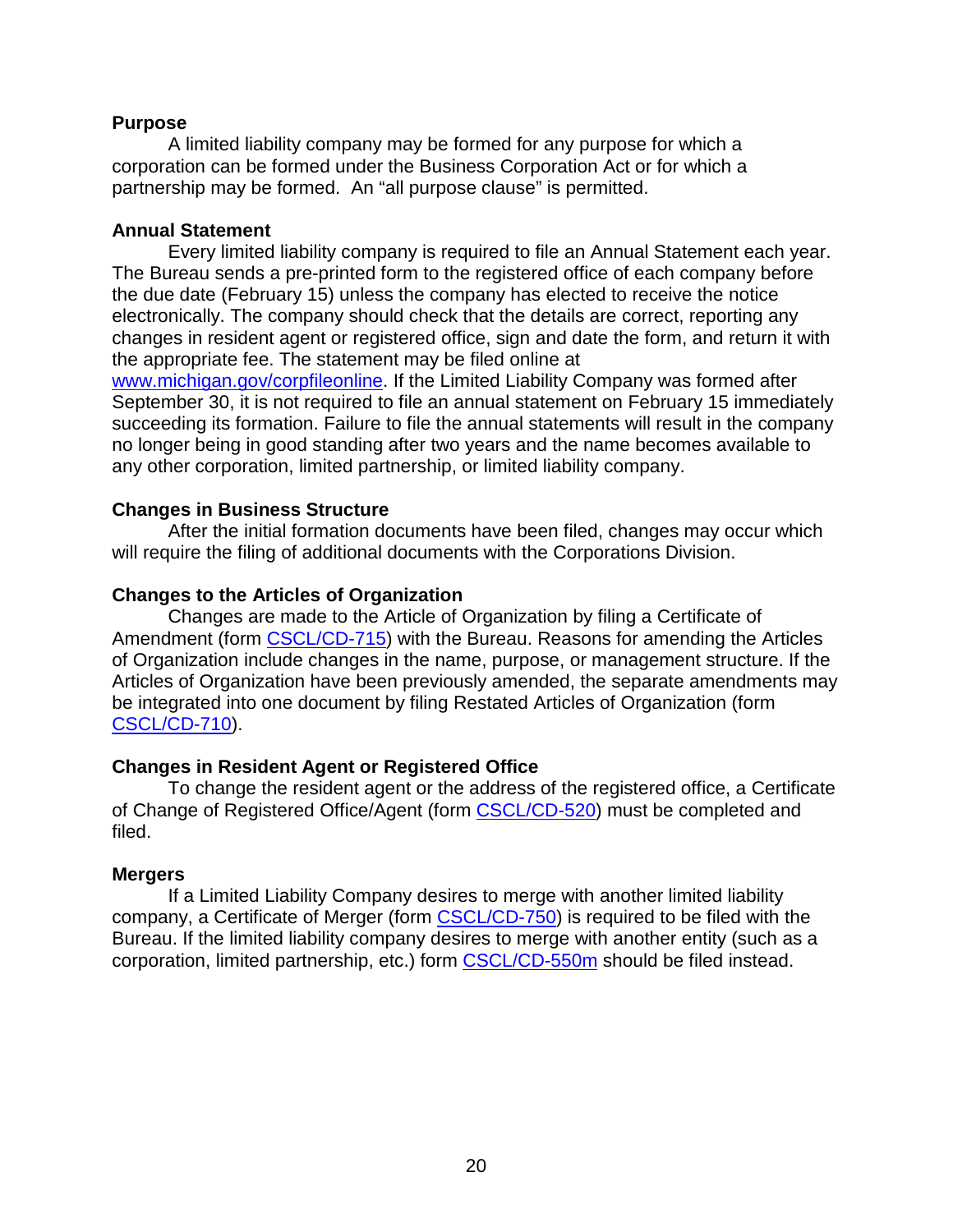#### **Conversions**

The Michigan Limited Liability Company Act allows a domestic limited liability company to convert into a business organization or a business organization to convert into a domestic limited liability company.

A domestic limited liability company may convert into a domestic corporation pursuant to the Michigan Limited Liability Company Act and the Business Corporation Act. The terms and conditions of the conversion must be approved by the organizers, if the limited liability company has not commenced business, or the members, if the limited liability company has commenced business. The Certificate of Conversion and Articles of Incorporation [\(CSCL/CD-754](http://www.michigan.gov/documents/lara/754_08-15_528295_7.pdf) and [CSCL/CD-500\)](http://www.michigan.gov/documents/lara/500_08-15_527667_7.pdf) are filed with the Bureau.

There are other entity conversions which are permitted by statute but are not included on Corporations Division forms, in which case a Certificate of Conversion must be drafted to comply with the relevant statutory provisions.

#### **Dissolution**

A limited liability company is dissolved and its affairs shall be wound up when any of the following occurs:

- 1) By unanimous vote of all members entitled to vote
- 2) Automatically at the time specified in the articles of organization
- 3) Upon the happening of an event specified in the articles of organization or in the operating agreement, including a vote of members
- 4) Automatically upon entry of a decree of judicial dissolution
- 5) By vote of a majority of the organizers if the LLC has not commenced business; has not issued any membership interests; nor has it acquired any debt or payments.

Upon dissolution of a limited liability company under items 1 or 3 above, a Certificate of Dissolution (form [CSCL/CD-731\)](http://www.michigan.gov/documents/lara/731_08-15_528272_7.pdf) shall be filed. A tax clearance must be requested from the Michigan Department of Treasury within 60 days of filing the dissolution.

Upon dissolution of a limited liability company under item 5 above, a Certificate of Dissolution (form [CSCL/CD-730\)](http://www.michigan.gov/documents/lara/730_08-15_528271_7.pdf) shall be filed.

- 
- 
- 
- 4. Limited liability to members

#### **Advantages Disadvantages**

1. Easy to form 1. Complex tax filing system

2. Low start up cost 2. Less precedent because case law and 3. Broader management base legal precedent is not as abundant as 4. Limited liability to members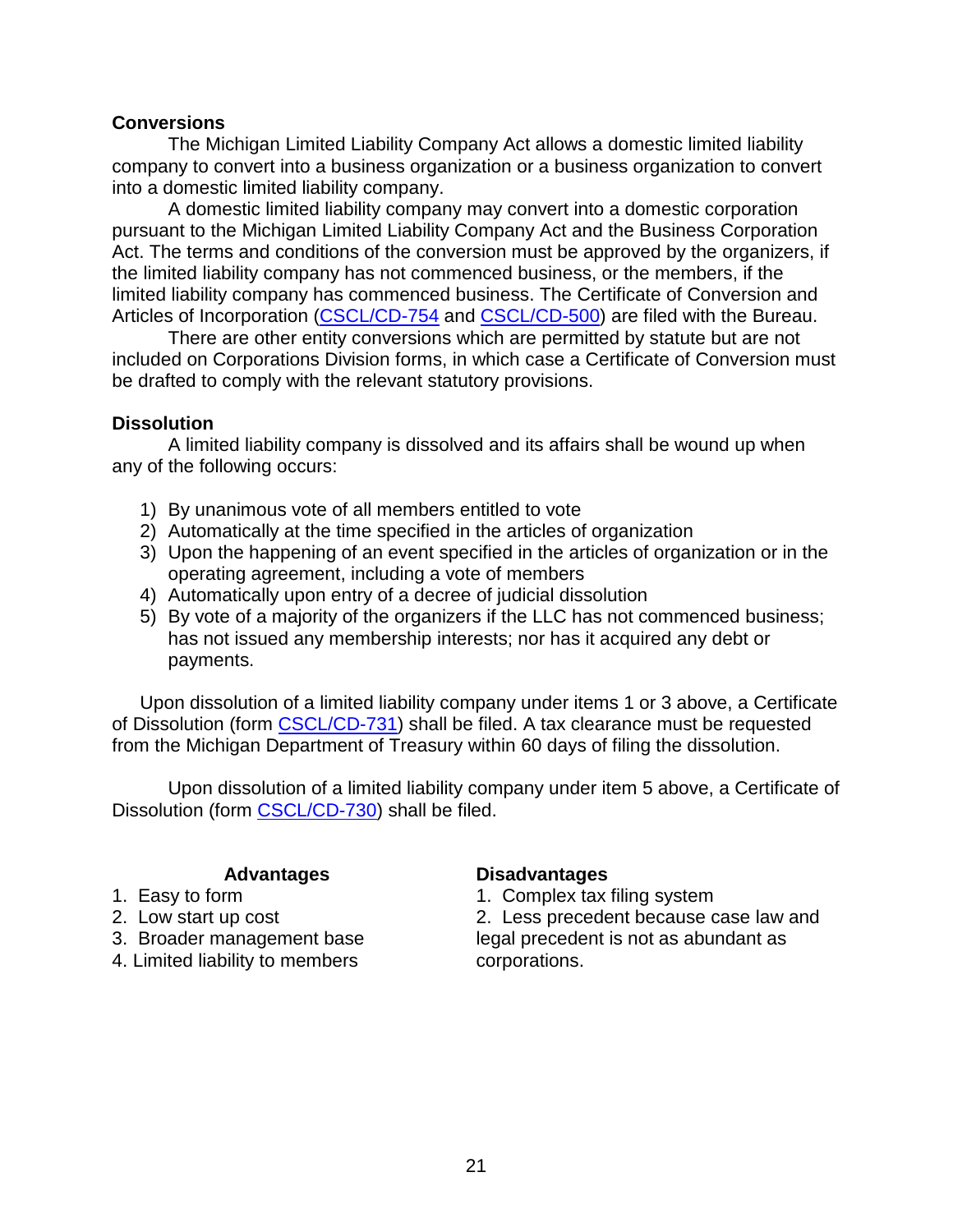## **Foreign Limited Liability Company**

A foreign limited liability company is one that is formed under the laws of another jurisdiction. Foreign limited liability companies that are "transacting business" in Michigan must first obtain a Certificate of Authority from the Bureau. The term "transacting business" is a technical term. The Michigan Limited Liability Company Act sets out particular activities, which in and of themselves do not constitute transacting business. In determining whether it is necessary to obtain a Certificate of Authority, the limited liability company should look at its proposed activities in this state, the statute, and applicable court decisions. If a Certificate of Authority is required, the company must file an Application for Certificate of Authority (form [CSCL/CD-760\)](http://www.michigan.gov/documents/lara/760_08-15_528297_7.pdf). All of the following information must be included in the application:

- − Name of the limited liability company, which must contain the words "Limited Liability Company", or the abbreviations "L.L.C.", "LLC", "L.C." or "LC".
- − Period of duration
- − The specific business the company intends to transact in Michigan.
- − Resident agent and registered office in Michigan.
- − Name and address of a member, manager, or other person to whom the administrator is to send copies of any process served on the administrator.

#### **Name**

To determine if a name is available, you may perform a preliminary search of the Business Entity Search database at [www.michigan.gov/corpentitysearch](http://www.michigan.gov/corpentitysearch) or call the Corporations Division at (517) 241-6470. The search is a preliminary check and is not a guarantee that the name will be available when your documents are received.

#### **Resident Agent and Registered Office**

A resident agent and registered office must be included in the application. A resident agent is someone who is appointed by the company to receive any documents, notices, or demands served upon the company. The resident agent must be a Michigan resident, a Michigan corporation, a foreign corporation with a certificate of authority to transact business in Michigan, a Michigan limited liability company or a foreign limited liability company authorized to transact business in this state. If a resident agent and registered office are not named in the application, the submitter will be contacted for the information.

#### **Changes in Business Structure**

After the certificate of authority is issued, changes may occur which will require the filing of additional documents with the Corporations Division.

#### **Changes in Company Name or Other Changes in the Business**

If the limited liability company's name is changed or changes occur in the company that affect the information in the Application for Certificate of Authority to Transact Business, an Amended Application for Certificate of Authority (form [CSCL/CD-](http://www.michigan.gov/documents/lara/762_08-15_528300_7.pdf)[762\)](http://www.michigan.gov/documents/lara/762_08-15_528300_7.pdf) must be filed.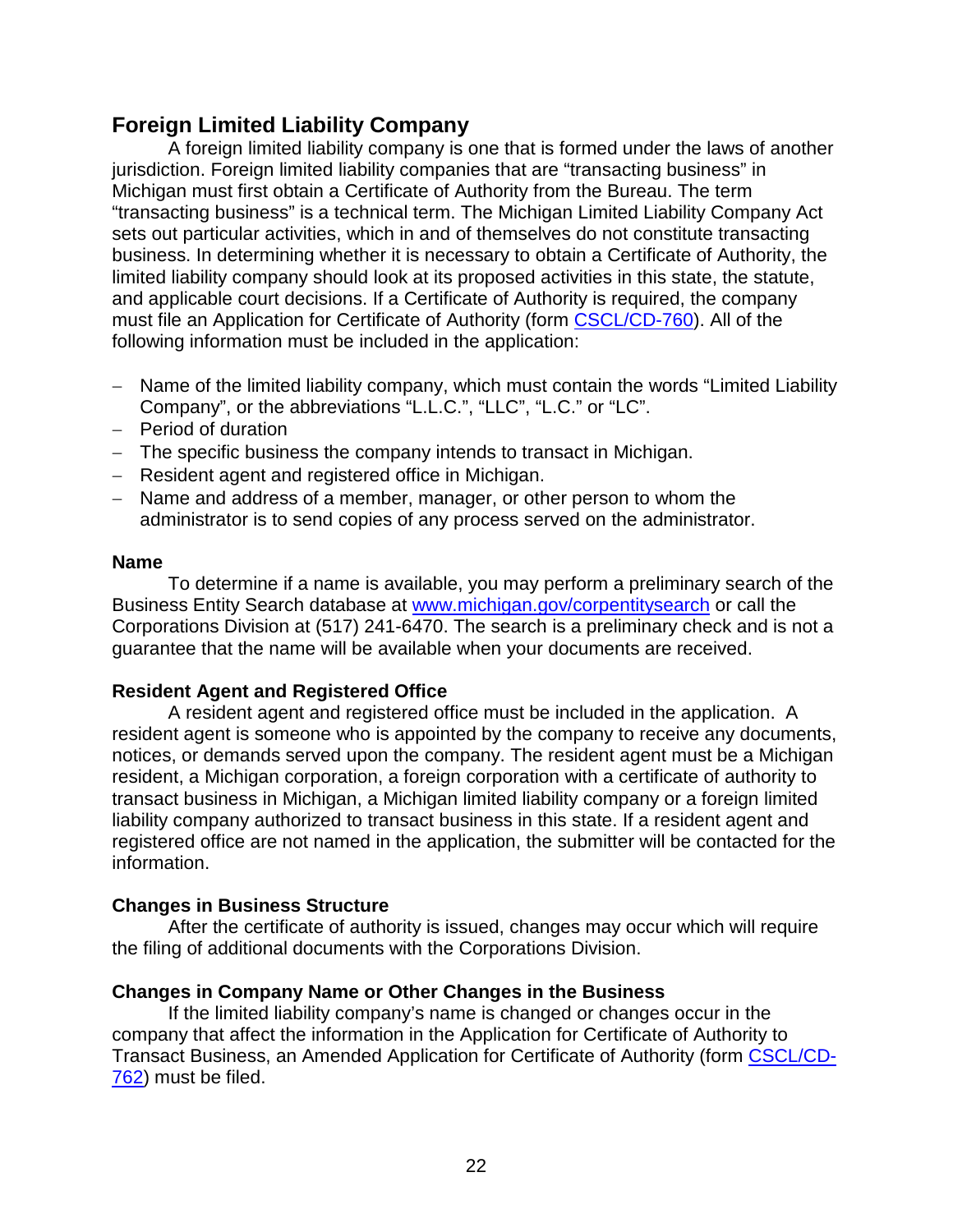#### **Mergers**

If a foreign limited liability company with a Certificate of Authority merges with another limited liability company and is the survivor of the merger, the company is required to file a certificate issued by the jurisdiction where it filed its Articles of Organization, attesting to the occurrence of the merger. When the foreign limited liability company is the survivor of the merger, and changes in the information contained in its Application for Certificate of Authority occur because of the merger, an amended application should be filed with the Bureau.

#### **Conversions**

The Michigan Limited Liability Company Act and Business Corporation Act allow a business organization to convert into a domestic limited liability company or a domestic corporation. The laws governing a foreign limited liability company's jurisdiction of formation must permit conversion, and the plan of conversion must be adopted and approved in the manner required by the law governing the internal affairs of the converting foreign limited liability company. The Certificate of Conversion [\(CSCL/CD-754\)](http://www.michigan.gov/documents/lara/754_08-15_528295_7.pdf) and either the Articles of Organization for a limited liability company [\(CSCL/CD-700\)](http://www.michigan.gov/documents/lara/700_08-15_528193_7.pdf) or the Articles of Incorporation for a profit corporation [\(CSCL/CD-500\)](http://www.michigan.gov/documents/lara/500_08-15_527667_7.pdf) are filed with the Bureau.

There are other entity conversions which are permitted by statute but are not included on Corporations Division forms, in which case a Certificate of Conversion must be drafted to comply with the relevant statutory provisions.

#### **Withdrawal**

In the event a foreign limited liability company holding a Certificate of Authority desires to withdraw from this state or is the non-survivor in a merger, it is required to file an Application for Certificate of Withdrawal (form [CSCL/CD-761\)](http://www.michigan.gov/documents/lara/761_10-15_528298_7.pdf). A tax clearance must be requested from the Michigan Department of Treasury within 60 days of filing the withdrawal.

## **Professional Service Limited Liability Company**

A professional limited liability company, as the name implies, is a company made up of licensed persons who have been legally authorized to provide a professional service. Professional limited liability companies must consist of a least one member who is licensed in each professional service being offered. If there is more than one member, they must all be licensed to provide the services of the company.

Those professions which must form as a professional service limited liability company are dentists, osteopathic physicians, physicians, surgeons, doctors of divinity or other clergy, and attorneys at law.

These entities are formed by filing Articles of Organization (form [CSCL/CD-701\)](http://www.michigan.gov/documents/lara/701_08-15_528194_7.pdf) with the Bureau. The Professional Limited Liability Company Annual Report must list the licensed professionals who are members or managers of the company.

Professional limited liability companies are formed to give professionals the benefits of a limited liability company, while not altering the law involving liability of the individual professional.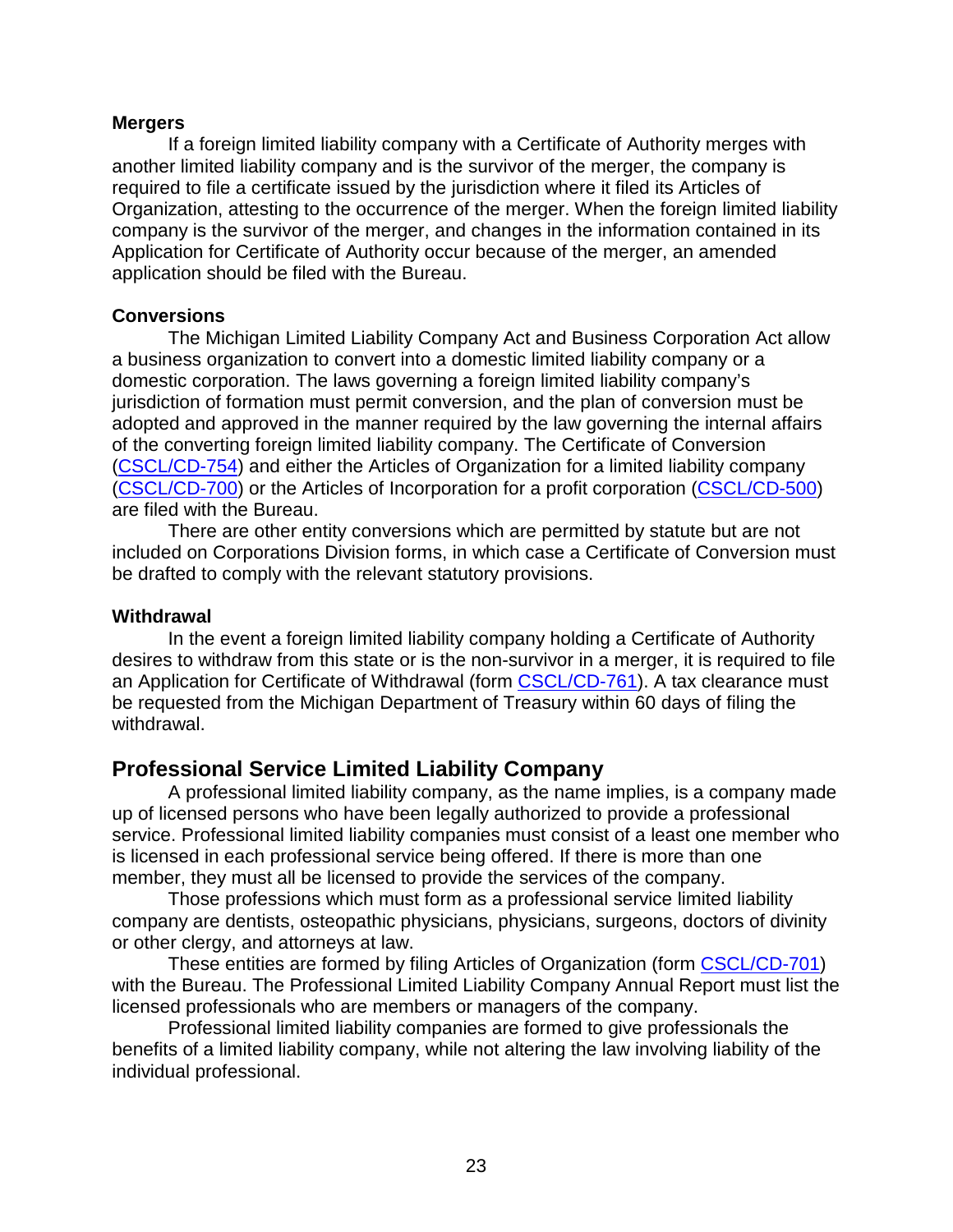# **COMMON REASONS DOCUMENTS ARE RETURNED**

- 1. Name
	- a. Name not available for use because it is not distinguishable from another existing corporation, limited partnership, or limited liability company.
	- b. Name not uniformly stated throughout the document.
	- c. The name does not include a statutory required designation, such as Corp. or L.L.C.
	- d. Name is not available because the words in the name are restricted or prohibited from use by another statute.
- 2. Address
	- a. An incorrect or incomplete address is submitted. Document must include street address, city or town, state, and zip code.
- 3. Registered Office
	- a. Registered office different on the document than on the records.
	- b. No street address for resident agent; only P.O. Box.
	- c. A foreign corporation does not provide for a registered office in this state.
- 4. Resident Agent
	- a. Does not provide for a resident agent.
- 5. Improper form
	- a. Improper form for the transaction reported.
- 6. Incorrect Fee
	- a. Incorrect fee submitted with the form.
	- b. Check not made out to the "State of Michigan".
	- c. Check has not been signed.
- 7. Signatures
	- a. The required signatures are missing, improper, or not the original.
	- b. An officer other than the one required by statute has signed.
- 8. Purpose Clause
	- a. The purpose clause is too broad for a nonprofit corporation or a professional service corporation or limited liability company.
	- b. An all purpose clause in nonprofit articles of incorporation instead of specific purpose.
- 9. Shares
	- a. Number of shares to be authorized is not listed.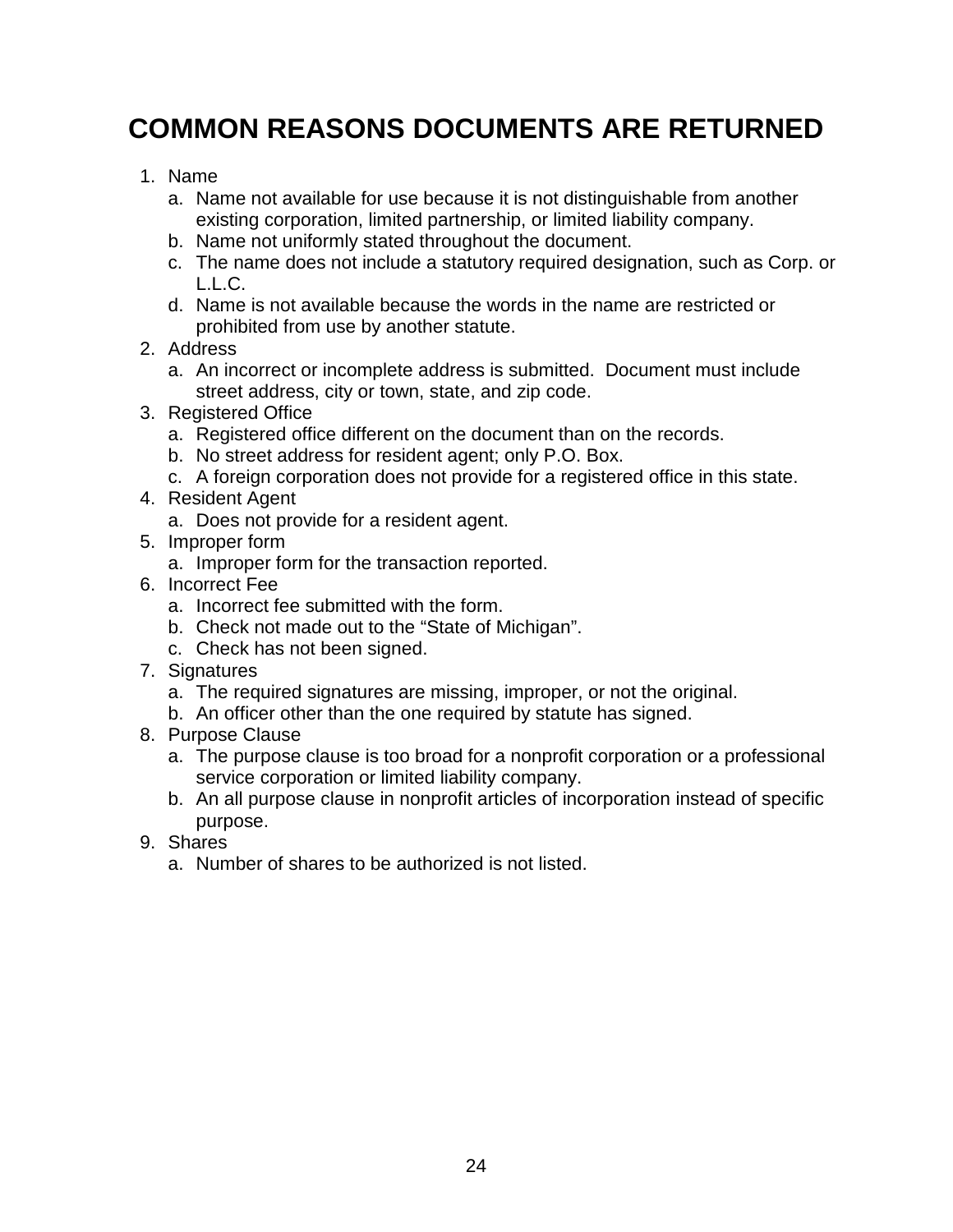# **FORMS AND FILING FEES**

# **LIMITED PARTNERSHIP FORMS**

| CSCL/CD-401                                                                         |
|-------------------------------------------------------------------------------------|
| <b>CSCL/CD-402</b><br>Restated Certificate of Limited Partnership\$10.00            |
| CSCL/CD-403                                                                         |
| CSCL/CD-404                                                                         |
| <b>CSCL/CD-411</b><br>Application for Registration to Transact Business\$10.00      |
| <b>CSCL/CD-412</b><br>Certificate of Change for Foreign Limited Partnership \$10.00 |
| <b>CSCL/CD-452</b><br>Certificate of Abandonment of Merger/Consolidation No Charge  |
| CSCL/CD-521                                                                         |
| CSCL/CD-540<br>Application for Reservation of a Name\$10.00                         |
| CSCL/CD-541                                                                         |
| <b>CSCL/CD-543</b>                                                                  |
| CSCL/CD-550m<br>(\$10.00 fee for cancellation, amendment or restatement)            |
|                                                                                     |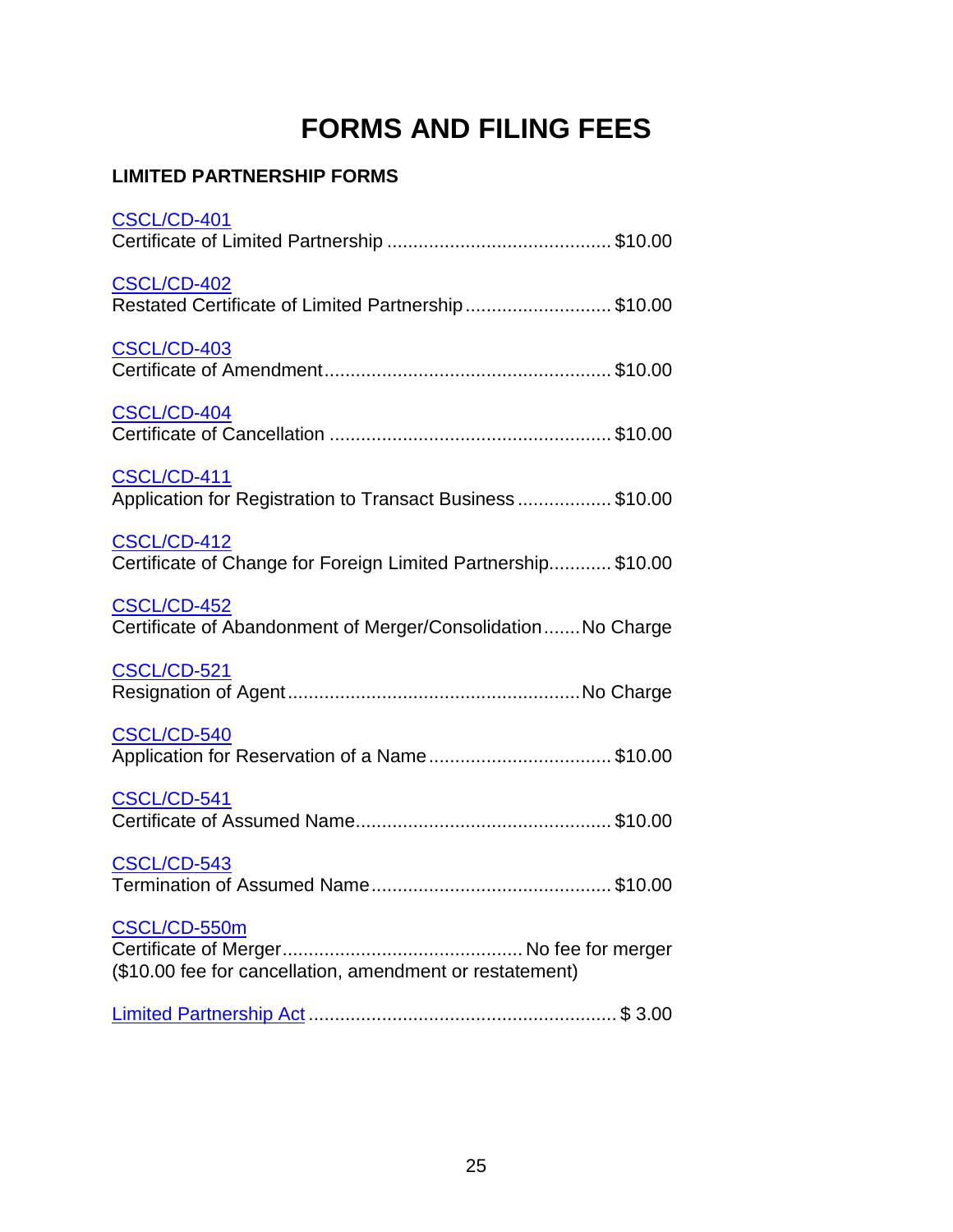### **CORPORATION FORMS**

#### [CSCL/CD-500](http://www.michigan.gov/documents/lara/500_08-15_527667_7.pdf)

Articles of Incorporation (profit) ................................\$60.00 minimum (a minimum of \$50.00 organization fee is due in addition to the \$10.00 filing fee)

#### [CSCL/CD-501](http://www.michigan.gov/documents/lara/501_08-15_527669_7.pdf)

Articles of Incorporation (professional)................................... \$10.00 (a minimum of \$50.00 organization fee is due in addition to the \$10.00 filing fee)

#### [CSCL/CD-502](http://www.michigan.gov/documents/lara/502_08-15_527692_7.pdf)

| (a \$10.00 organization fee is due in addition to the \$10.00 filing fee) |  |
|---------------------------------------------------------------------------|--|

#### [CSCL/CD-503](http://www.michigan.gov/documents/lara/503_08-15_527693_7.pdf)

| Articles of Incorporation (ecclesiastical) \$20.00                        |  |
|---------------------------------------------------------------------------|--|
| (a \$10.00 organization fee is due in addition to the \$10.00 filing fee) |  |

#### [CSCL/CD-510](http://www.michigan.gov/documents/lara/510_08-15_527694_7.pdf) Restated Articles of Incorporation (profit)............................... \$10.00

### [CSCL/CD-511](http://www.michigan.gov/documents/lara/511_10-15_527700_7.pdf)

|  |  |  | Restated Articles of Incorporation (nonprofit) \$10.00 |
|--|--|--|--------------------------------------------------------|
|--|--|--|--------------------------------------------------------|

#### [CSCL/CD-512](http://www.michigan.gov/documents/lara/512_08-15_527701_7.pdf)

| Restated Articles of Incorporation (ecclesiastical)\$10.00 |  |  |
|------------------------------------------------------------|--|--|
|------------------------------------------------------------|--|--|

#### [CSCL/CD-515](http://www.michigan.gov/documents/lara/515_08-15_527706_7.pdf)

## [CSCL/CD-516](http://www.michigan.gov/documents/lara/516_08-15_527708_7.pdf)

| Certificate of Amendment (ecclesiastical) \$10.00 |  |
|---------------------------------------------------|--|
|---------------------------------------------------|--|

#### [CSCL/CD-517](http://www.michigan.gov/documents/lara/517_08-15_527709_7.pdf)

Certificate of Abandonment of Amendment............................ \$10.00

#### [CSCL/CD-518](http://www.michigan.gov/documents/lara/518_08-15_527711_7.pdf)

#### [CSCL/CD-520](http://www.michigan.gov/documents/lara/520_08-15_527716_7.pdf)

|  | Certificate of Change of Registered Office/Agent \$5.00 |
|--|---------------------------------------------------------|
|--|---------------------------------------------------------|

#### [CSCL/CD-521](http://www.michigan.gov/documents/lara/521_08-15_527717_7.pdf)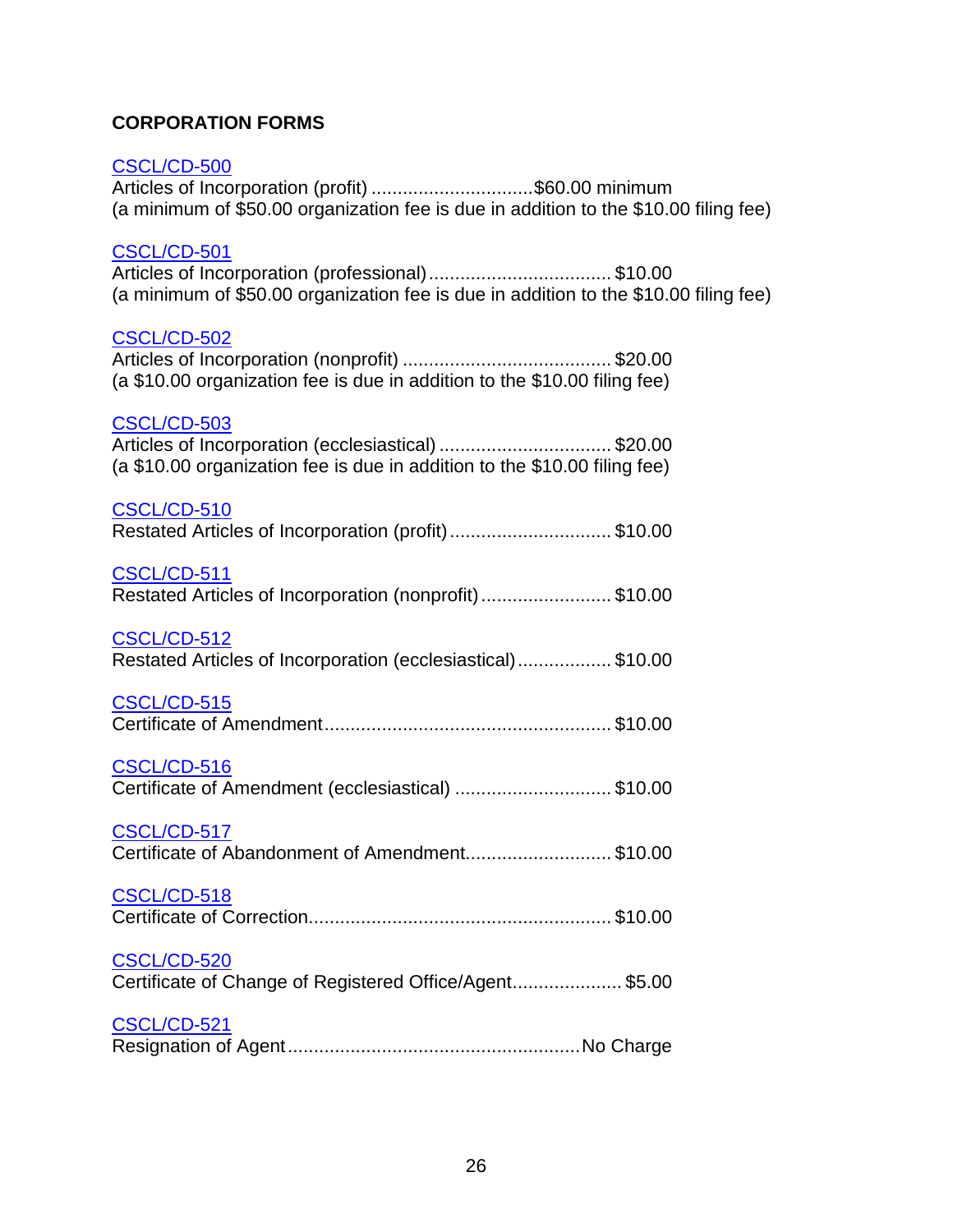| <b>CSCL/CD-525</b><br>Certificate of Renewal of Corporate Existence\$10.00                              |  |
|---------------------------------------------------------------------------------------------------------|--|
| CSCL/CD-530<br>Certificate of Dissolution (before commencement) \$10.00                                 |  |
| <b>CSCL/CD-531</b>                                                                                      |  |
| CSCL/CD-533<br>Certificate of Revocation of Dissolution\$10.00                                          |  |
| <b>CSCL/CD-540</b>                                                                                      |  |
| <b>CSCL/CD-541</b>                                                                                      |  |
| CSCL/CD-543                                                                                             |  |
| <b>CSCL/CD-545</b><br>Application for Registration of Corporate Name (foreign) \$50.00                  |  |
| CSCL/CD-546<br><b>Certificate of Termination</b><br>of Registration of Corporate Name (foreign) \$10.00 |  |
| CSCL/CD-547<br>Certificate of Renewal of Registration of                                                |  |
| <b>CSCL/CD-550</b><br>Certificate of Merger - Domestic Nonprofit \$50.00                                |  |
| Certificate attesting to the occurrence of a merger                                                     |  |
| CSCL/CD-550m<br>Certificate of Merger - Profit/cross-entity\$50.00                                      |  |
| CSCL/CD-551<br>Certificate of Merger - Profit Parent/subsidiary \$50.00                                 |  |
| <b>CSCL/CD-554</b><br>Certificate of Conversion - Corporation Converting \$50.00                        |  |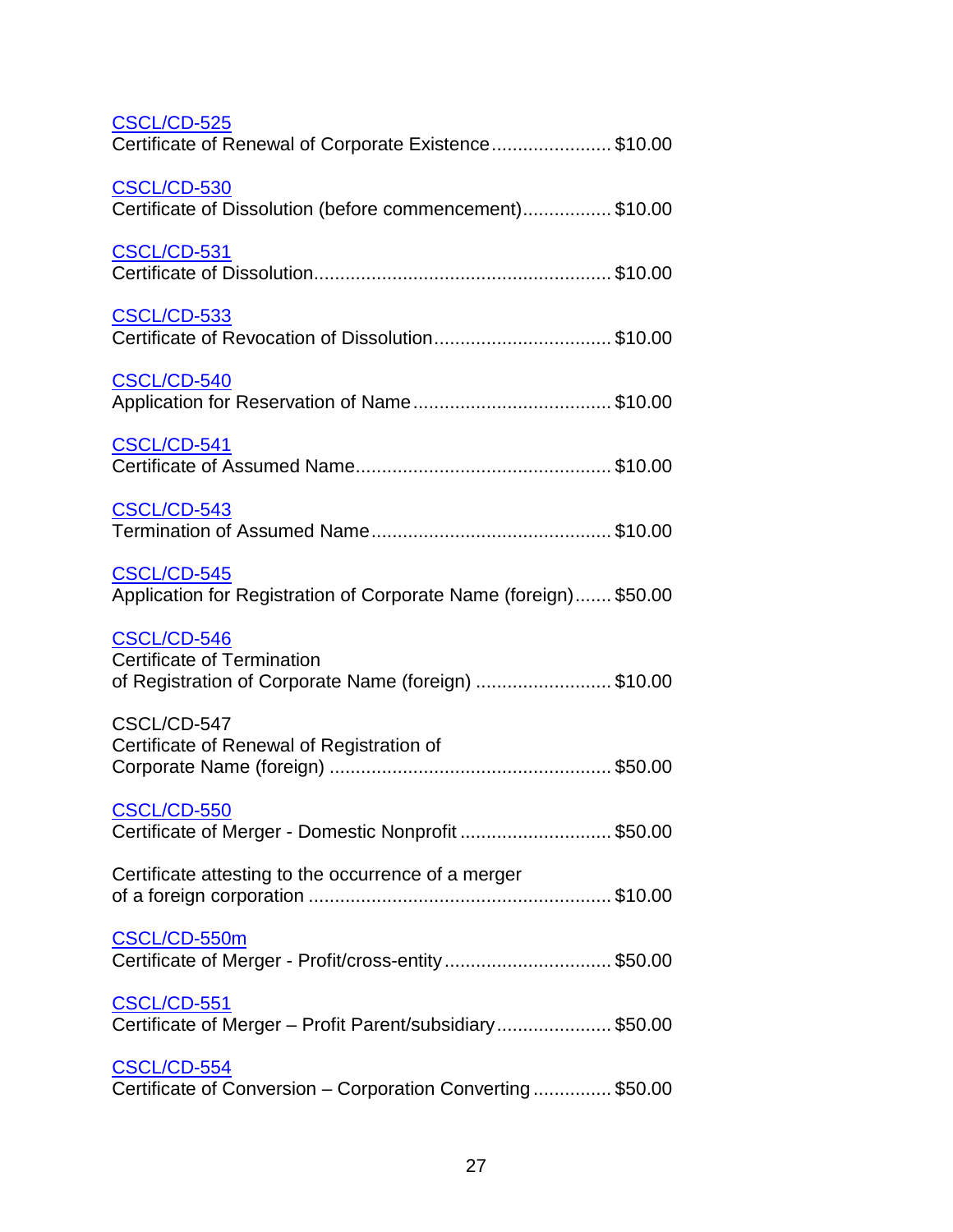| <b>CSCL/CD-560</b>                                                                                                        |  |
|---------------------------------------------------------------------------------------------------------------------------|--|
| Application for Certificate of Authority \$60.00 (profit)<br>Application for Certificate of Authority \$20.00 (nonprofit) |  |
| CSCL/CD-561<br>Application for Certificate of Withdrawal\$10.00                                                           |  |
| <b>CSCL/CD-562</b><br>Amended Application for Certificate of Authority                                                    |  |
| CSCL/CD-565<br>Amended Application for Certificate of Authority                                                           |  |
| <b>CSCL/CD-2000</b><br>Annual Report (for nonprofit corporation) \$20.00                                                  |  |
| <b>CSCL/CD-2500</b>                                                                                                       |  |
|                                                                                                                           |  |
| <b>LIMITED LIABILITY COMPANY FORMS</b>                                                                                    |  |
| <b>CSCL/CD-700</b><br>Articles of Organization - Domestic L.L.C \$50.00                                                   |  |
| CSCL/CD-701<br>Articles of Organization - Domestic Professional L.L.C  \$50.00                                            |  |
|                                                                                                                           |  |
|                                                                                                                           |  |
|                                                                                                                           |  |
|                                                                                                                           |  |

#### [CSCL/CD-520](http://www.michigan.gov/documents/lara/520_08-15_527716_7.pdf) Certificate of Change of Registered Office/Resident Agent...... \$5.00

| CSCL/CD-521 |  |
|-------------|--|
|             |  |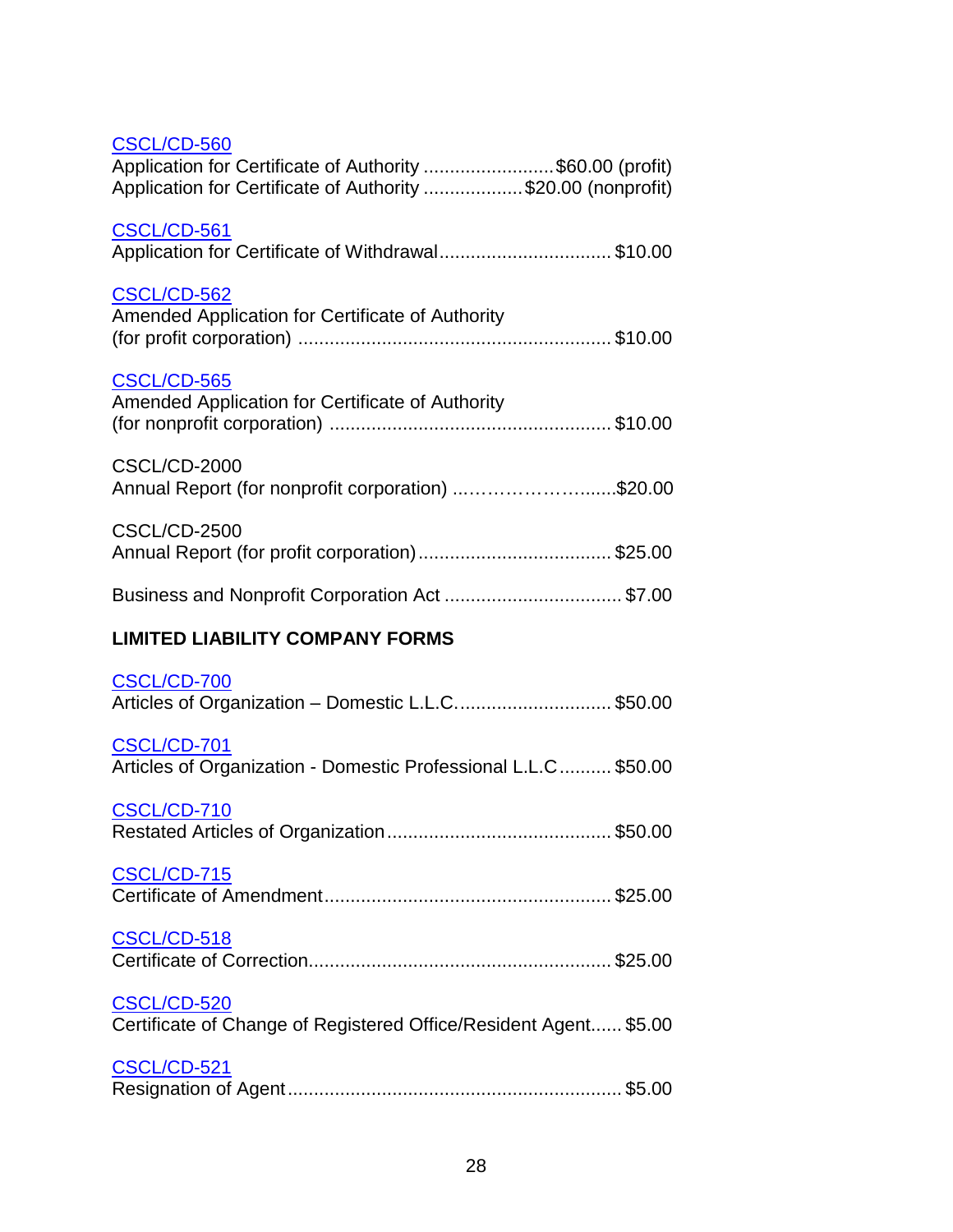| <b>CSCL/CD-730</b>                                                              |
|---------------------------------------------------------------------------------|
| CSCL/CD-731                                                                     |
| <b>CSCL/CD-540</b>                                                              |
| CSCL/CD-541                                                                     |
| CSCL/CD-543                                                                     |
| CSCL/CD-550m<br>Certificate of Merger - LLC/Cross-entity \$100.00               |
| CSCL/CD-750                                                                     |
| Certificate attesting to occurrence of a merger                                 |
| <b>CSCL/CD-752</b>                                                              |
| CSCL/CD-754<br>Certificate of Conversion - LLC Converting  \$25.00              |
| CSCL/CD-760                                                                     |
| CSCL/CD-761<br>Application for Certificate of Withdrawal\$10.00                 |
| <b>CSCL/CD-762</b><br>Amended Application for Certificate of Authority  \$25.00 |
| CSCL/CD-770                                                                     |
| CSCL/CD-771                                                                     |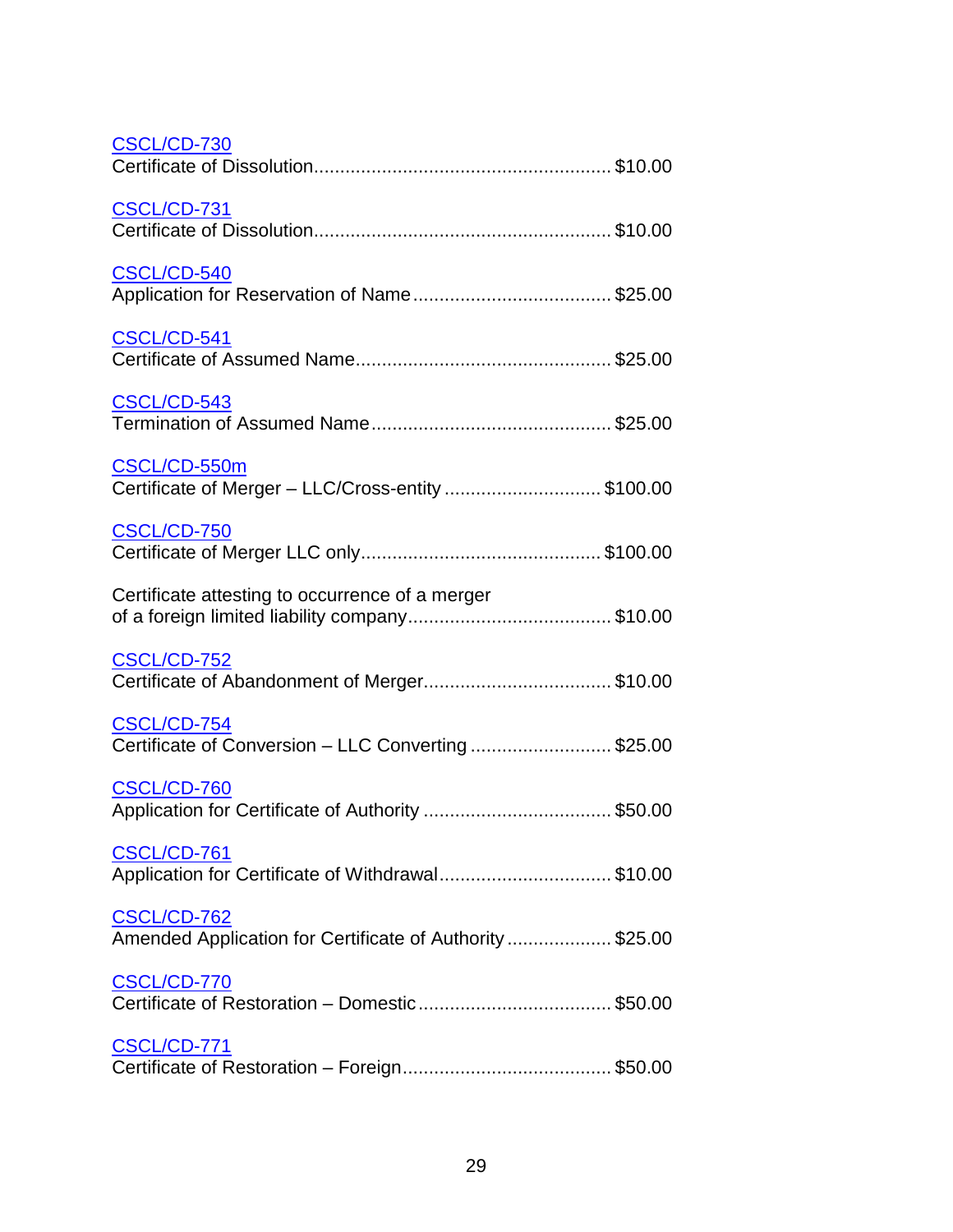| <b>CSCL/CD-2700</b><br>Limited Liability Company Annual Statement\$25.00 |  |
|--------------------------------------------------------------------------|--|
| CSCL/CD-2700PC<br>Annual Statement/Annual Report (Professional           |  |
|                                                                          |  |
| (minimum \$6.00 per order)                                               |  |
|                                                                          |  |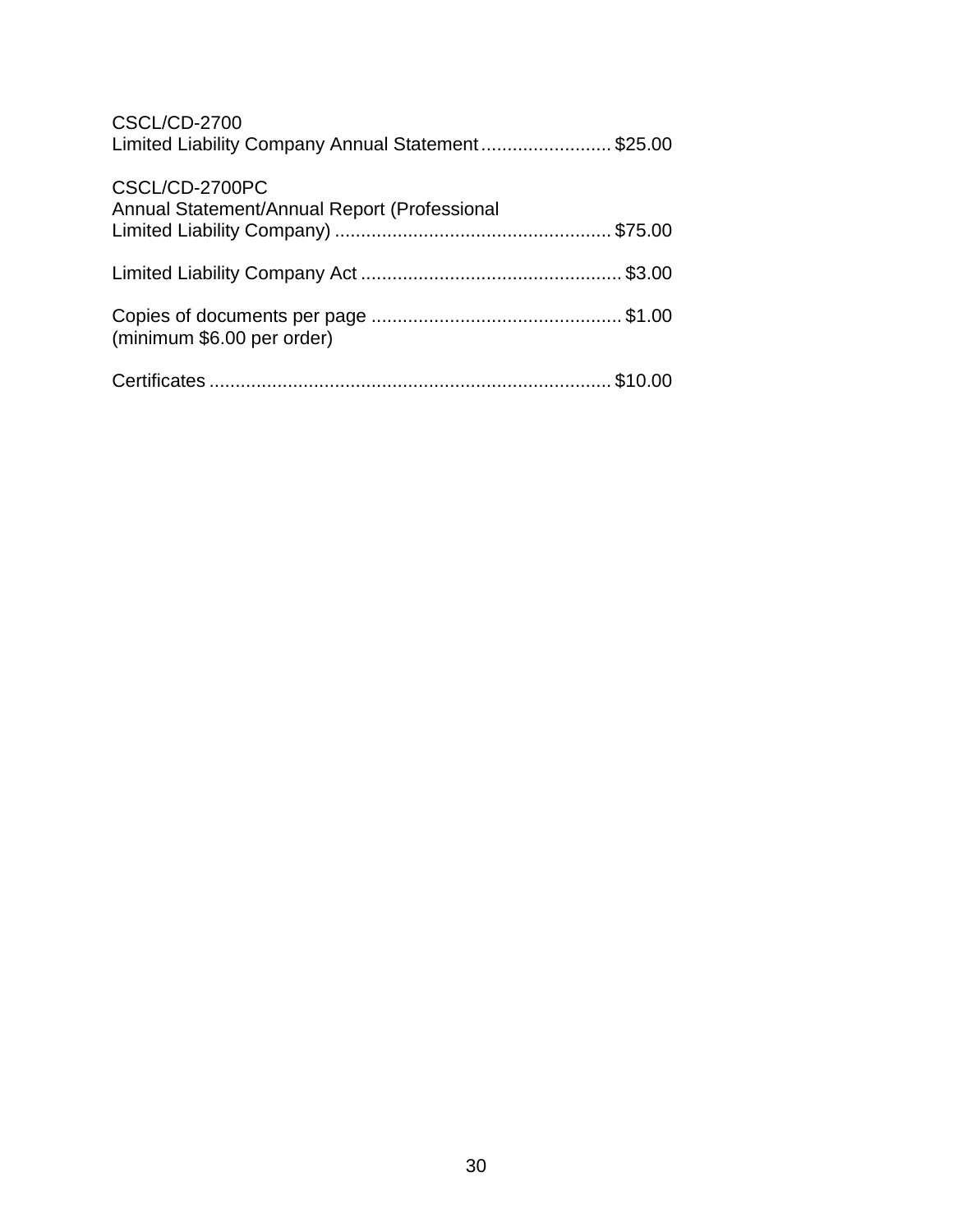| Item                                    | <b>Regulation</b>     | <b>Start-Up Costs</b>     | <b>Entity</b>                   | Life                                                                      | Liability                                                                                                                                                                                       | <b>Transfer of</b><br><b>Interest</b>                     | <b>Management</b>                                                      | <b>Taxation</b>                                                            |
|-----------------------------------------|-----------------------|---------------------------|---------------------------------|---------------------------------------------------------------------------|-------------------------------------------------------------------------------------------------------------------------------------------------------------------------------------------------|-----------------------------------------------------------|------------------------------------------------------------------------|----------------------------------------------------------------------------|
| Sole<br>Proprietorship                  | Least<br>Regulated    | Least<br>expensive        | Not separate<br>from proprietor | Life of person                                                            | Unlimited<br>liability                                                                                                                                                                          | Assets must be<br>transferred                             | Easiest-One<br>owner controls                                          | No double<br>taxation                                                      |
| Copartnership                           | Limited<br>Regulation | Relatively<br>inexpensive | Not separate<br>from partners   | Agreed Term:<br>Life of any<br>partner                                    | Partners<br>personally<br>liable for debts<br>and obligation<br>or partnership                                                                                                                  | <b>New</b><br>agreement<br>generally<br>required          | Unanimity of<br>partners                                               | Each partner<br>taxed on his<br>share of<br>income                         |
| <b>Limited Liability</b><br>Partnership | Limited<br>Regulation | Relatively<br>inexpensive | Not separate<br>from partners   | Agreed Term:<br>Life of any<br>partner<br>Annual renewal<br>of LLP status | Partners<br>personally<br>liable for debts<br>and obligation<br>of partnership -<br>except for<br>negligent act by<br>partner not<br>under the<br>partner's direct<br>supervision or<br>control | <b>New</b><br>agreement<br>generally<br>required          | Unanimity of<br>partners                                               | Each partner<br>taxed on his<br>share of<br>income                         |
| Limited<br>Partnership                  | Limited<br>Regulation | Relatively<br>inexpensive | Separate from<br>partners       | Agreed Term:<br>Life of any<br>general partner                            | General<br>partners liable<br>for all<br>obligations;<br>Limited<br>partners liable<br>to extent of<br>contribution                                                                             | In accordance<br>with limited<br>partnership<br>agreement | Unanimity of<br>partners<br>usually<br>required                        | Each partner<br>taxed on his<br>share of<br>income                         |
| <b>Limited Liability</b><br>Company     | Limited<br>Regulation | Relatively<br>inexpensive | Separate from<br>members        | Perpetual                                                                 | Liability limited<br>to the assets of<br>the company                                                                                                                                            | In accordance<br>with operating<br>agreement              | Members may<br>participate or<br>select<br>managers                    | May choose to<br>be taxed as a<br>partnership or<br>sole<br>proprietorship |
| Corporation                             | Most Regulated        | Most expensive<br>to form | Separate legal<br>entity        | Perpetual                                                                 | No individual<br>liability                                                                                                                                                                      | Most<br>transferable                                      | Authorization of<br>a specified<br>percent of<br>directors<br>required | Double taxation                                                            |